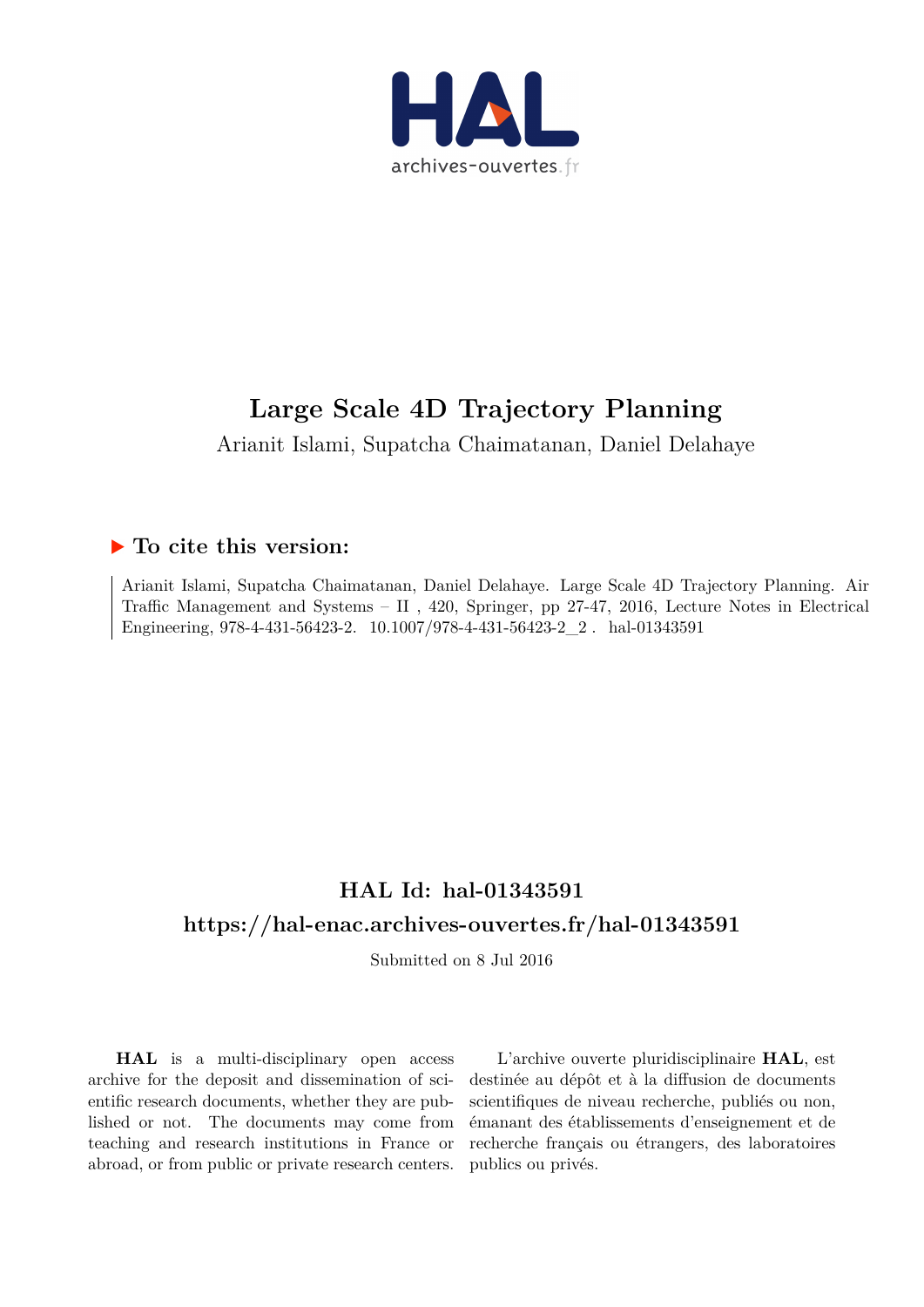## Chapter 1 Large Scale 4D Trajectory Planning

Arianit Islami, Supatcha Chaimatanan, Daniel Delahaye

Abstract To sustain the continuously increasing air traffic demand, the future air traffic management system will rely on a so-called trajectory based operations concept that will increase air traffic capacity by reducing the controllers workload. This will be achieved by transferring tactical conflict detection and resolution tasks to the strategic planning phase. In this future air traffic management paradigm context, this paper presents a methodology to address such trajectory planning at nation-wide and continent scale. The proposed methodology aims at minimizing the global interaction between aircraft trajectories by allocating alternative departure times, alternative horizontal flight paths, and alternative flight levels to the trajectories involved in the interaction. To improve robustness of the strategic trajectory planning, uncertainty of aircraft position and aircraft arrival time to any given position on the trajectory are considered. This paper presents a mathematical formulation of this strategic trajectory planning problem leading to a mixed-integer



Register for free at https//www.scipeclia.com to download the version without the watermark of interaction between trajectories. A computationally efficient algorithm to compute interaction between trajectories for large-scale applications is pre-

> Arianit Islami, Daniel Delahaye Applied Mathematics Laboratory French Civil Aviation University 7 Avenue Edourd Belin 31055, Toulouse, France. e-mail: arianit.islami@caa-ks.org, e-mail: delahaye@recherche.enac.fr

S

Supatcha Chaimatanan Geo-informatics and space development agency 120 The government complex, Chaeng Wattana, Lak Si, Bangkok 10210 Thailand e-mail: supatcha@gistda.or.th\*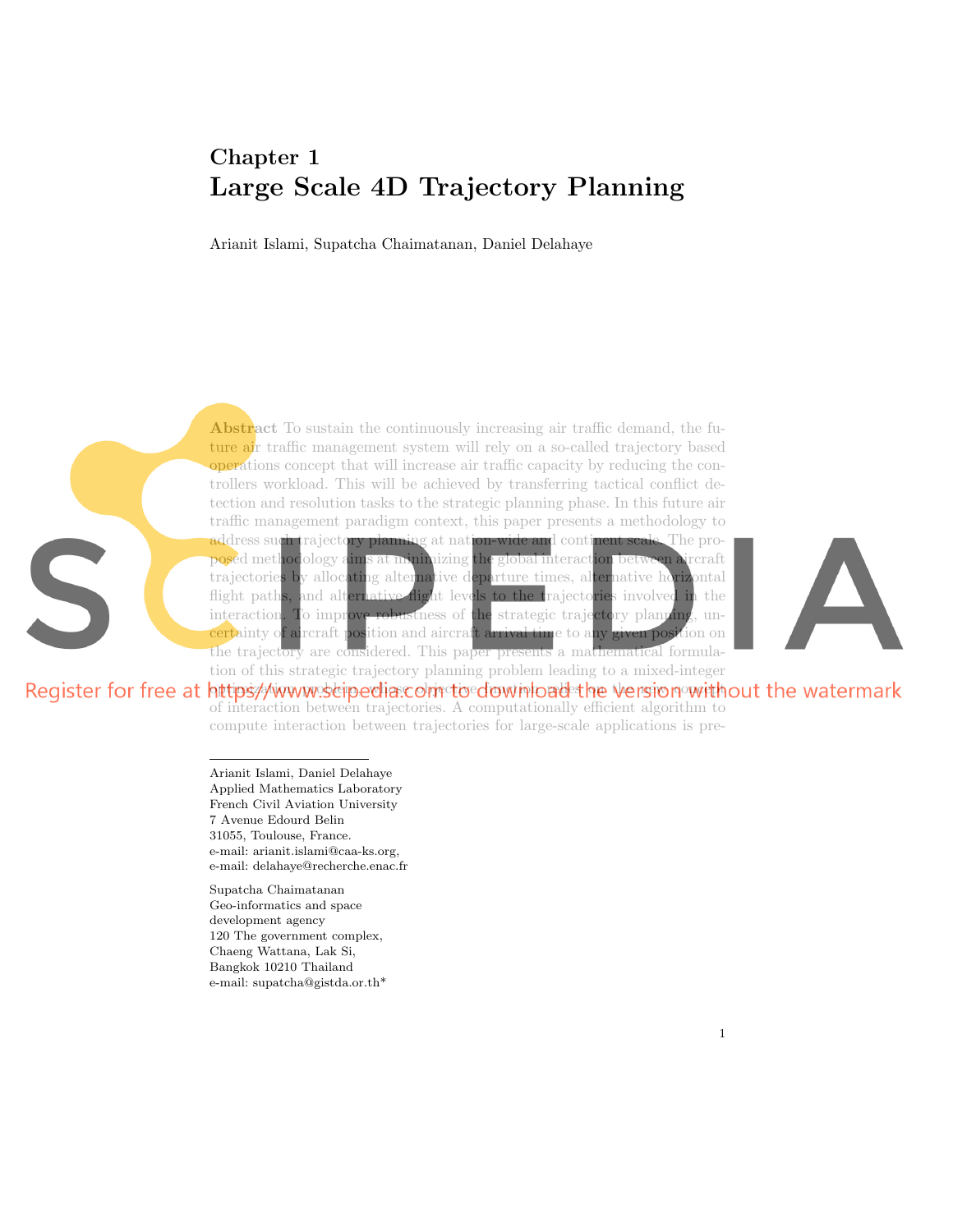sented and implemented. Resolution method based on hybrid-metaheuristic algorithm have been developed to solve the above large-scale optimization problems. Finally, the overall methodology is implemented and tested with real air traffic data taking into account uncertainty over the French and the European airspace, involving more than 30,000 trajectories. Conflict-free and robust 4D trajectory planning are produced within computational time acceptable for the operation context, which shows the viability of the approach.

## 1.1 INTRODUCTION

Air traffic regulations impose that aircraft must always be separated by some prescribed distance, noted  $N_v$  for the vertical separation and  $N_h$  for the horizontal separation. Aircraft are considered to be in *conflict* when these *min*imum separation requirements are violated. As the global air traffic demand keeps on increasing, congestion problem becomes more and more critical.One of the key solutions is to balance the air traffic demand and the overall capacity of the Air Traffic Management (ATM) system. In order to cope with the increasing demand, the future ATM system will rely on the trajectory based operations concept. In this concept, aircraft will be required to follow a negotiated conflict-free trajectory, accurately defined in 4 dimensions (3 spatial dimensions and time) in order to reduce the need of controller's intervention during the tactical phase. In this perspective, the key factor to improve the ATM capacity is an efficient strategic 4D trajectory planning methodology to compute a *conflict-free 4D trajectory* for each aircraft.



In this work, we propose a methodology to address such a strategic planning of trajectories at national and continent scale. The goal of the proposed

method is to separate a given set of aircraft trajectories in both the three dimensional space and in the time domain by allocating an alternative flight

plan (route, departure time, and flight level) to each flight.

Instead of trying to satisfy the capacity constraint, we focus on minimizing the global interaction between trajectories. An interaction between trajectories occurs when two or more trajectories have an effect on each other; for instance, when trajectories occupy the same space at the same period of time. Therefore, contrary to the concept of conflict, the measurement of interaction does not only refer to the violation of minimum separation requirements. It also allows us to take into account other separation criteria such as minimum separation time between aircraft crossing at the same point.

In real-life situations, aircraft may not be able to follow precisely the assigned 4D trajectory due to external events, such as passenger delays, wind conditions, etc. Besides, aircraft may not be able to fly at their optimal speed profile in order to satisfy the hard constraints imposed on the 4D trajectory. To improve robustness of the deconflicted trajectories and to relax the 4D trajectory constraints, uncertainties of aircraft position and arrival time will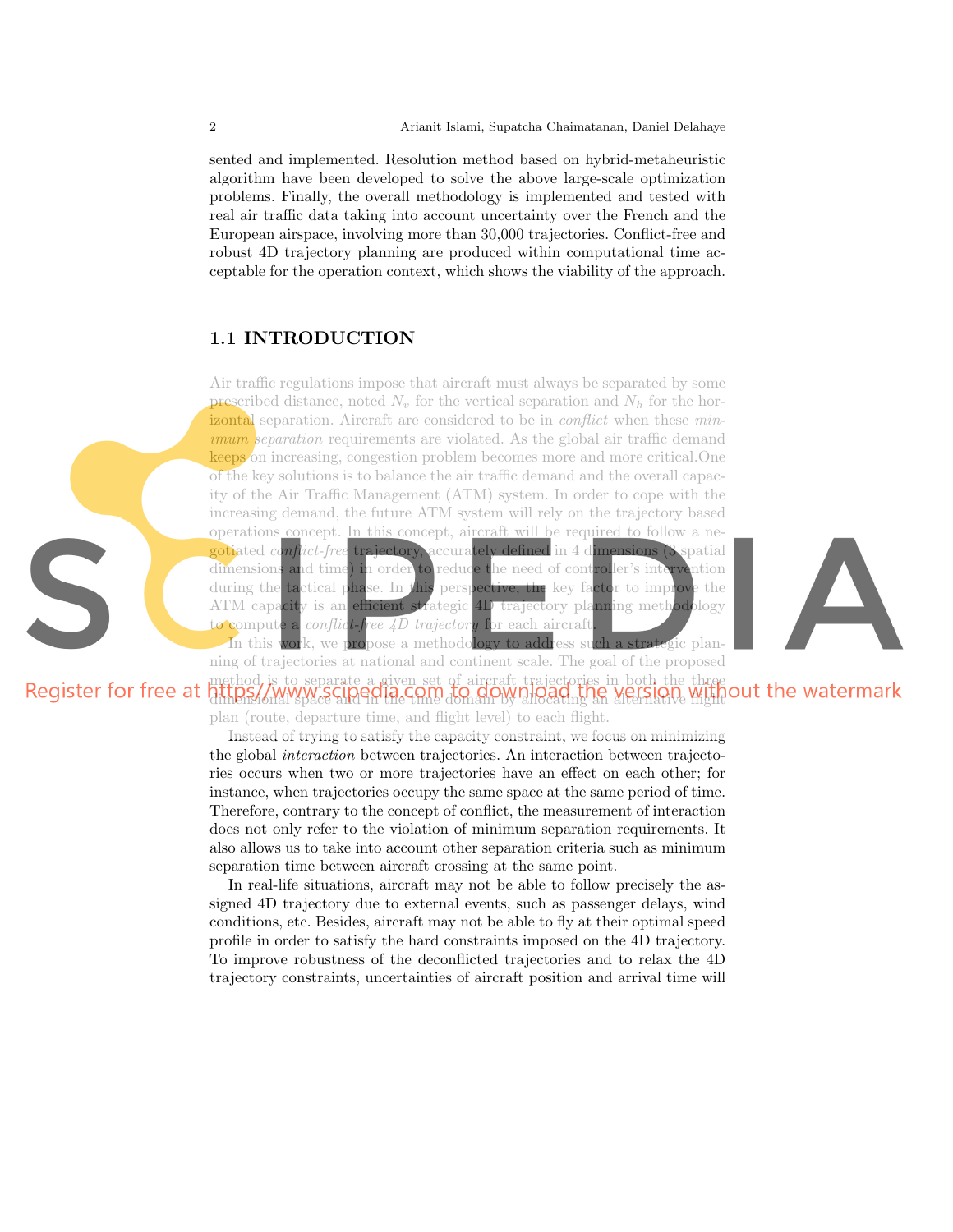also be taken into account in the strategic trajectory planning process presented in this paper.

The following section of this paper is organized as follows. Section 1.2 reviews previous related works on aircraft trajectory deconfliction. Section 1.3 describes uncertainty model, explains the concept of interaction between trajectories, and presents the trajectory planning problem in mathematical framework. Section 1.4 proposes an efficient method for detecting interactions between aircraft trajectories in a large-scale context. Section 1.5 presents a hybrid-metaheuristic optimization algorithm which relies on simulated annealing and on a hill-climbing local-search method, to solve the problem. Finally, numerical results are presented and discussed in Section 1.6.

## 1.2 PREVIOUS RELATED WORKS

S

During recent years, there are many research works in the literature that address the trajectory deconfliction problem considering large-scale air traffic. Aircraft trajectory deconfliction problem that relies on genetic algorithm to solve en-route conflicts between trajectories, taking into account uncertainties of aircraft velocity, is considered in [12]. The authors propose two conflictresolution maneuvers: modifying the heading, and modifying the flight level. The solutions are provided by GA. It is able to solve all conflicts involving 7,540 flights considering different levels of uncertainties within reasonable computation time.



In [2], the authors consider a 4D trajectory deconfliction problem using a ground holding method. Potential conflicts between trajectories are detected by pairwise comparison. However, in presence of take-off time uncertainties,

### the proposed method must allocate significant delays in order to solve all the conflicts. To increase the degrees of freedom, the same authors introduce an

option to allocate alternative flight levels in [3]. The results show advantages of using the flight level allocation technique in terms of reduced delay, in presence of departure time uncertainties. In [1], a flight-level allocation technique is used to address 4D trajectory deconfliction at the European continent scale. However, the proposed method yields residual potential conflicts.

Another idea to separate trajectories is based on speed regulations; it is used, for instance in [8]. In these works, conflict detection and resolution are performed at two layers with different sampling periods and time windows. Speed regulations introduce additional degree of freedom to the trajectory design. However, it requires numerous extensive and fine-tuned computations, which are not suitable to implement in a large-scale problem.

In [9, 10], a Light Propagation Algorithm (LPA) is introduced to solve potential conflicts between 4D trajectories, to avoid congested, and bad-weather areas. The optimal trajectory that solve conflicts are provided by a Branchand-Bound (B&B) algorithm.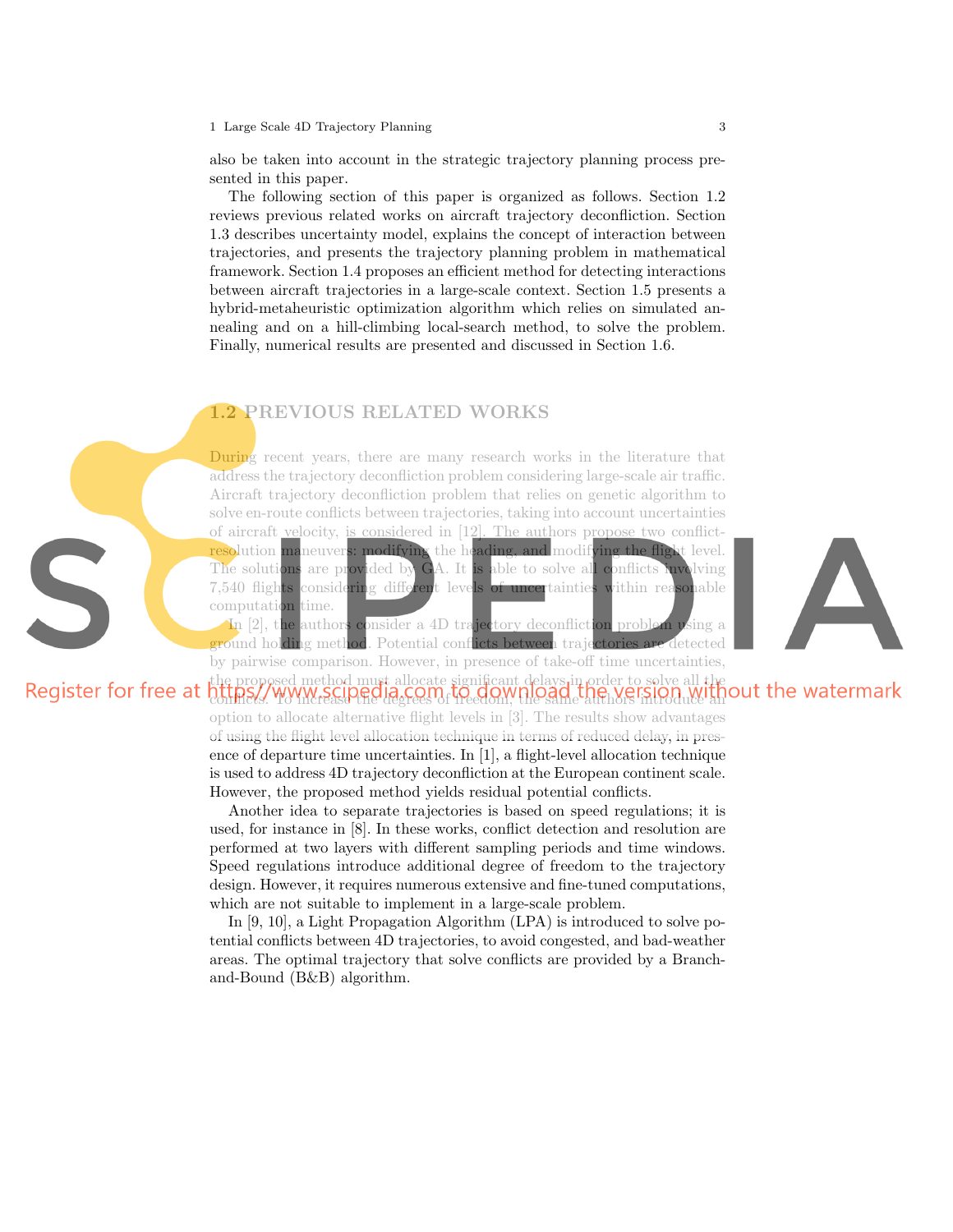In [10], to improve robustness of aircraft trajectories, uncertainty is modeled as a time segment. The uncertainty increases the difficulty of the problem and reduces the solution space, so that the LPA can remove only 88% of the conflicts. The remaining conflicts are solved by imposing time constraints called Required Time of Arrival (RTA).

A methodology to optimize and deconflict aircraft trajectories in the horizontal plane, in en-route environment, and in real time is proposed by the author of [13]. In this work, aircraft trajectories are deconflicted and optimized in the time scale of thirty minutes into the future by sequentially computing optimal-wind and conflict-free trajectories for each aircraft, considering previously-planned trajectories as obstacles.

However, none of the proposed methodologies is able to solve globally the trajectory deconfliction problem due to its size and complexity. Most of the algorithms proposed in the literature rely on the moving time window strategy to reduce the size of the problem. This strategy is effective for conflict detection and resolution in tactical phases. However, when high-density traffic is involved, it tends to fail to solve all conflicts.

In this work, we put forward the works presented in [5, 6, 4, 7]. The proposed 4D trajectory planning methodology aims at solving conflict between all involving trajectories simultaneously at strategic level. In these works, optimal 4D trajectories for individual flights were allocated by solving a combinatorial optimization problem using a non-population based hybrid-

metaheuristic optimization method.

## 1.3 MATHEMATICAL MODELING

### This section presents the mathematical model used to describe our strategic trajectory planning methodology. First, uncertainty of aircraft positions

and arrival times based on two different models are characterized. Then, a definition of interaction between trajectories is given. Next, the route / departure-time / flight level allocation techniques adapted for strategic trajectory-planning are described. Finally, a mathematical formulation of the interaction minimization problem is presented.

### 1.3.1 Uncertainties

Consider a given set of  $N$  trajectories, where each trajectory,  $i$ , is defined by a time sequence of 4D coordinates,  $P_{i,k}(x_{i,k}, y_{i,k}, z_{i,k}, t_{i,k})$ , for  $k = 1, \ldots, K_i$ , where  $K_i$  is the total number of sampling points of trajectory i, for  $i =$  $1, \ldots, N$ . Each trajectory is sampled with a (given) constant sampling time,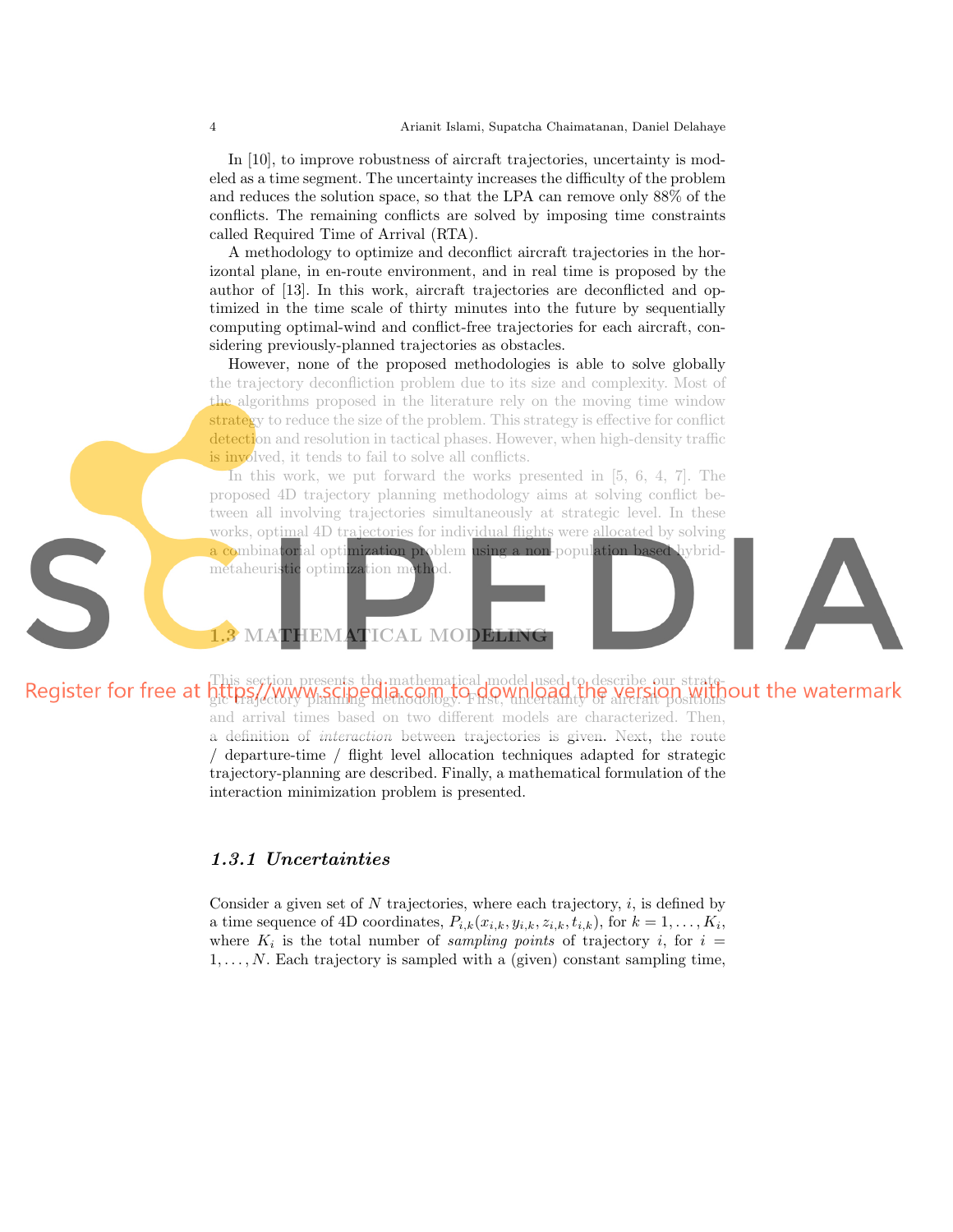$\Delta t$ . These coordinates specify that aircraft i must arrive at a given point  $(x_{i,k}, y_{i,k}, z_{i,k})$  at time  $t_{i,k}$ .

However, in reality, aircraft are subjected to unpredicted external events, which cause uncertainties on aircraft position and arrival time with respect to their planned 4D trajectory. In order to consider such uncertainties, we rely on the concept of robust optimization, using two different models of the uncertainty sets.

#### 1.3.1.1 Deterministic model

For simplicity, we define  $x_P, y_P, z_P, t_P$  as the 4D coordinate of any given point  $P_{i,k}$ . Consider an initial 4D trajectory planning specifying that an aircraft must arrive at a given horizontal coordinate  $(x_P, y_P)$  at time  $t_P$ . Due to **uncertainties**, we shall assume that the *real* horizontal position,  $(x_P^r, y_P^r)$ , of the aircraft at time  $t_P$  can be in an area defined by a disk of radius  $R_h$ (defined by the user) around  $(x_P, y_P)$ , as illustrated in Fig. 1.1. In other words, the possible locations of the aircraft at time  $t_P$  are the elements of the set:  $\{(x_P^r, y_P^r) : (x_P^r - x_P)^2 + (y_P^r - y_P)^2 \le R_h^2\}.$ 

To ensure horizontal separation of aircraft subjected to such uncertainties, the protection volume has to be enlarged by a radius of  $R_h$  as illustrated in Fig. 1.1. Thus, the robust minimum separation in the horizontal plane,  $N_h^r$ , is defined as:  $N_h^r := N_h + R_h$ , where  $N_h$  is the minimum horizontal separation of the case without uncertainty.

In the vertical dimension, we shall assume that during such a non-level flight phase, the real altitude, denoted  $z_{P}^{r}$ , of the aircraft at a given time  $t_{P}$ lies in a bounded interval defined by an uncertainty radius  $R_n$  (set by the user) which reduces strongly when the aircraft reaches its requested flight level. In

## other words, the possible altitudes of the aircraft during non-level flight phase  $\mathcal{H}$  thre  $\ell_P$  are the elements of the set:  $\{z_P \cdot z_P = \mathcal{H}_v \leq z_P \leq z_P + \mathcal{H}_v\}$ .

To ensure vertical separation of aircraft subjected to such uncertainties, the vertical separation requirement has to be enlarged by  $R_v$  as illustrated in Fig. 1.1. Thus, the robust minimum separation in the vertical dimension, noted  $N_v^r$ , is defined as:  $N_v^r := N_v + R_v$ , where  $N_v$  is the minimum vertical separation of the case without uncertainty.

In addition to the uncertainty in the 3D space domain (see Fig. 1.1), aircraft may be subject to uncertainty so that it arrives at a given position with a time error. Let  $t_{\epsilon}$  be the *maximum time error* (defined by the user). For simplicity, to implement the interaction detection scheme, we shall assume that  $t_{\epsilon}$  is chosen so that it is a multiple of the discretization time step  $\Delta t$ . The real arrival time, noted  $t_P^r$ , of aircraft at the same trajectory point therefore lies in the time interval:  $[t_P - t_\epsilon, t_P + t_\epsilon]$ , where  $t_P$  is the assigned arrival time to point  $P_{i,k}$ .

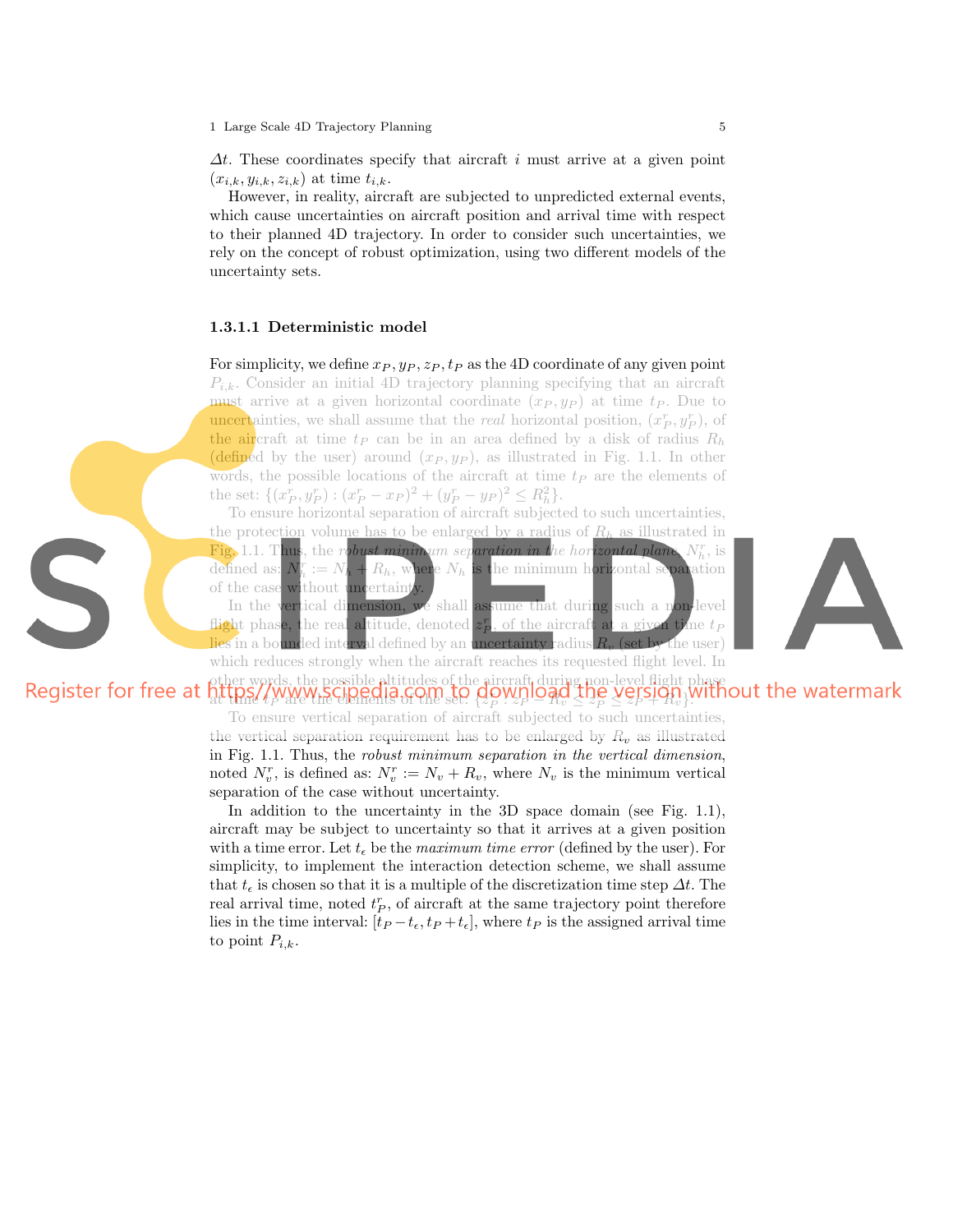6 Arianit Islami, Supatcha Chaimatanan, Daniel Delahaye





1.3.1.2 Probabilistic model

The worst-case-oriented uncertainty model presented above considers that every possible cases in the given uncertainty set are equally likely. However, some events corresponding to the points in the uncertainty set have very low probability to occur. Trying to immune the solution against such events could yield unnecessarily costly solutions, and can be interpreted as too conservative for a situation involving high levels of uncertainty as it is the case in

strategic planning. As an aircraft is able to follow a given flight profile with very high accuracy thanks to the flight management system (FMS).We shall consider that the residual uncertainty of aircraft position is more likely to occur in the time domain.



## Register for free at httpsy/www.scipedia.com to download the version without the watermark time of an aircraft at a position  $P_{i,k}$  under uncertainty lies in the interval:  $[t_P - t_{\epsilon}, t_P + t_{\epsilon}],$  where  $t_P$  is the assigned arrival time to point  $P_{i,k}$ .

For the purpose of interaction computation, which will be explained in the following subsection, we assume here that the predicted aircraft arrival time can be modeled as a random variable with the following triangular distribution defined over the interval  $[t_P - t_{\epsilon}, t_P + t_{\epsilon}]$ . Given the lower limit  $t_P - t_{\epsilon}$ , the upper limit  $t_P + t_{\epsilon}$ , the *predicted* arrival time, to the position  $P_{i,k}$  is given by the probability density function:

$$
\mathcal{T}_{P_{i,k},t_{\epsilon}}(t) = \begin{cases}\n0 & \text{for } t < t_{P} - t_{\epsilon}, \\
\frac{(t - t_{P} + t_{\epsilon})}{t_{\epsilon}^{2}} & \text{for } t_{P} - t_{\epsilon} \leq t \leq t_{P}, \\
\frac{(-t_{P} + t_{\epsilon} - t)}{t_{\epsilon}^{2}} & \text{for } t_{P} < t \leq t_{P} + t_{\epsilon}, \\
0 & \text{for } t_{P} + t_{\epsilon} < t.\n\end{cases} \tag{1.1}
$$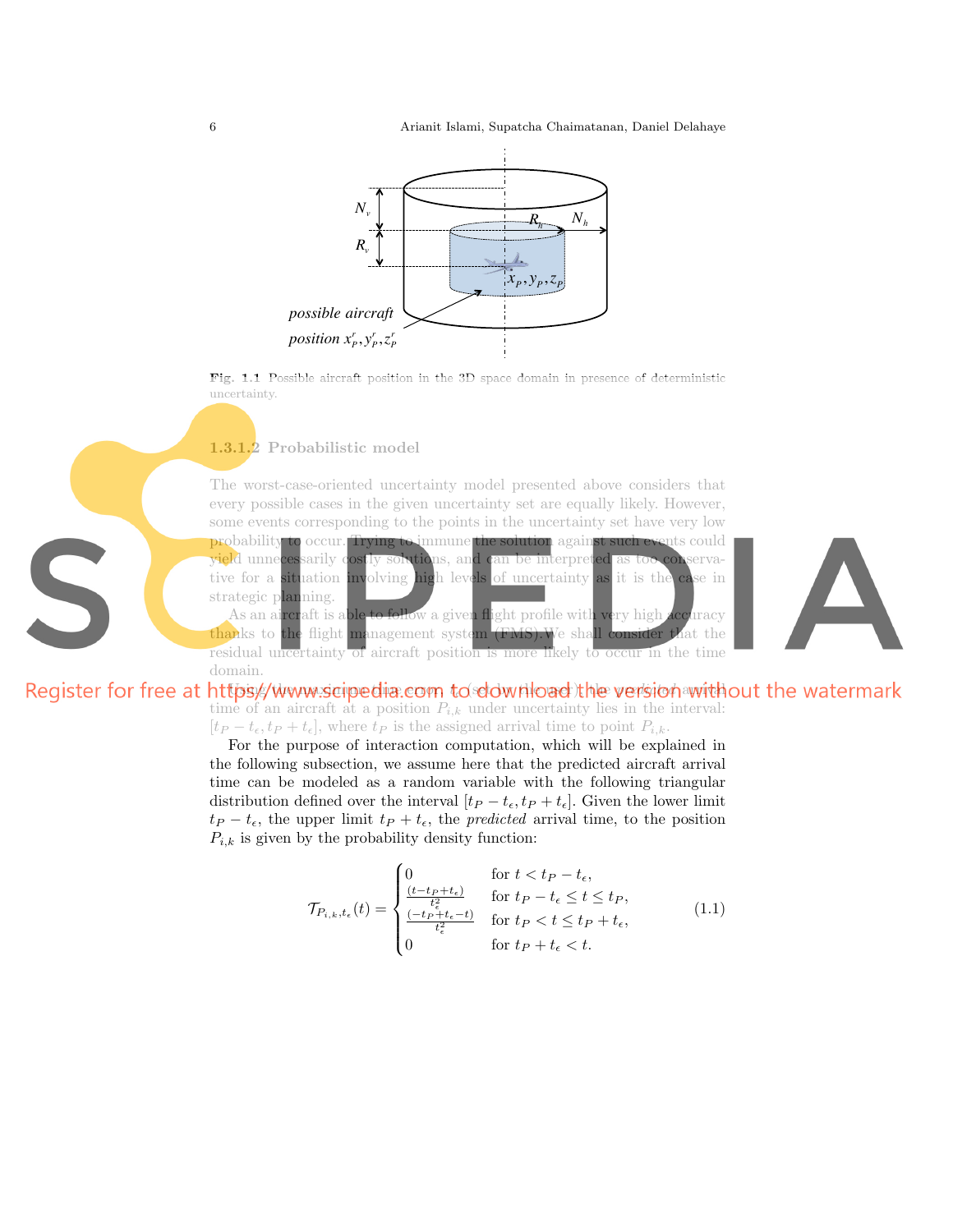1 Large Scale 4D Trajectory Planning 7



Fig. 1.2 Uncertainty of aircraft arrival time, defined by triangular distribution over given time intervals (left: view in the space domain; right: view in the time domain).

where  $\mathcal{T}_{P_{i,k},t_{\epsilon}}(t)$  denotes the triangular distribution. Fig. 1.2 illustrates the uncertainty of arrival time of two aircraft  $A$  and  $B$  to the trajectory sample points P and Q respectively. The time uncertainties are defined by a triangular distribution function over the time interval  $[t_P - t_{\epsilon}, t_P + t_{\epsilon}]$  and  $[t_Q - t_{\epsilon}, t_Q + t_{\epsilon}]$  respectively.



measurement that indicates when two or more trajectories occupy the same space at the same period of time. It is different from the *conflict* situation.

Register for free at https//www.scipedia.com to download the version without the watermark NM horizontally and 1,000 ft vertically). Additional separation conditions, such as time separation, topology of trajectory intersection, distance between trajectories, etc. can also be taken into account in the concept of interaction.

To explain the process to determine the interaction between aircraft trajectories, let us first consider two trajectories A and B, and let P and Q be any pair of sample points on the trajectories A and B respectively. To consider the above-mentioned deterministic uncertainty models, we must check whether the minimum separations,  $N_h^r$  and  $N_v^r$  is satisfied, between every possible pair of points such as P and  $\tilde{Q}$  (pair-wise comparisons). A potential conflict between trajectories A and B, taking into account uncertainties, can occur when the three following conditions are satisfied for a certain pair of sample points,  $P$  and  $Q$ , from each trajectory:

•  $d_h := \sqrt{(x_P - x_Q)^2 + (y_P - y_Q)^2} < N_h^r$ .

• 
$$
d_v := |z_P - z_Q| < N_v^r.
$$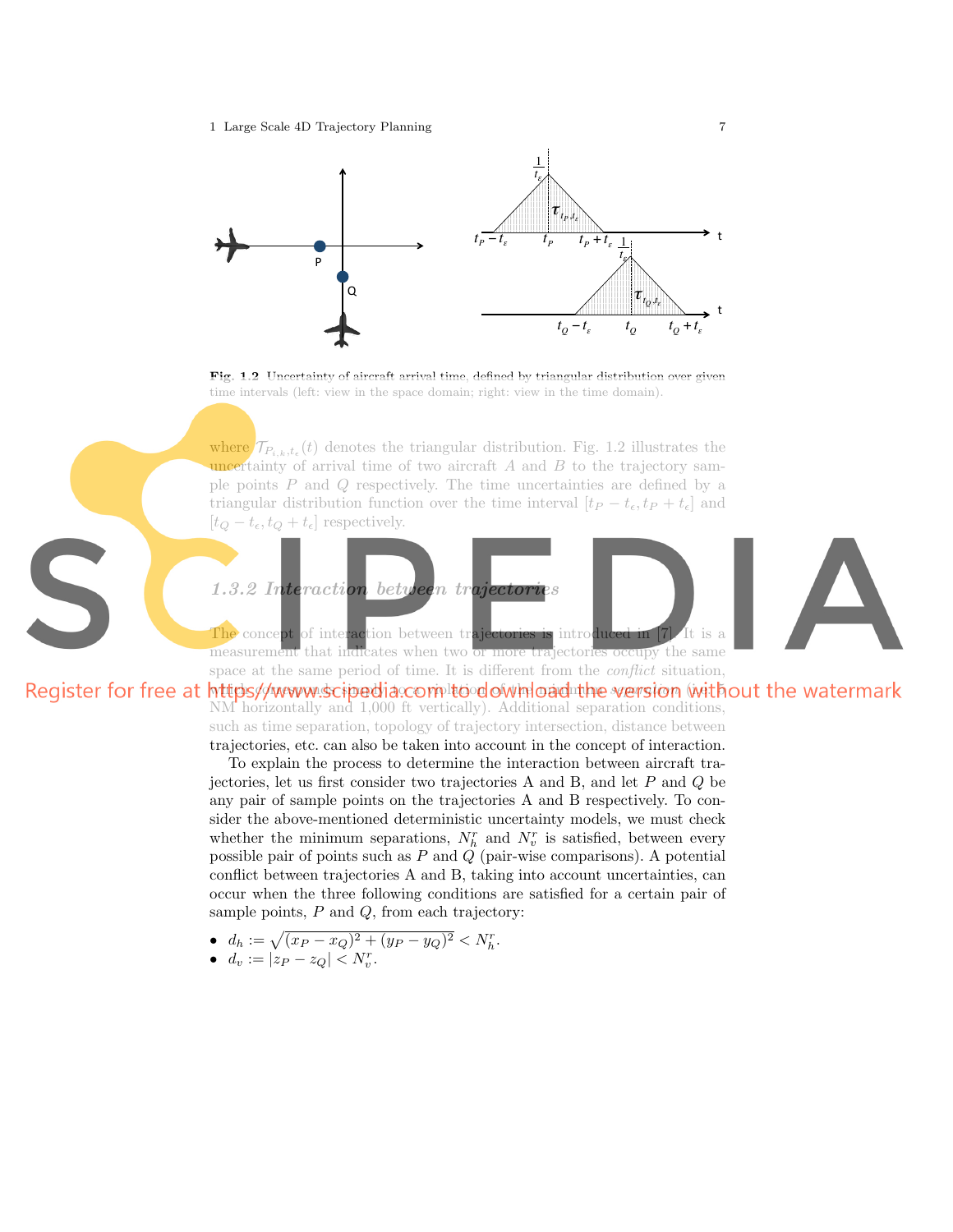8 Arianit Islami, Supatcha Chaimatanan, Daniel Delahaye

• 
$$
[t_P - t_{\epsilon}, t_P + t_{\epsilon}] \cap [t_Q - t_{\epsilon}, t_Q + t_{\epsilon}] \neq \emptyset
$$
,  
i.e.  $|t_P - t_Q| \leq 2t_{\epsilon}$ .

When the above conditions are satisfied, we say that point  $P$  is in conflict with point Q taking into account the deterministic-type uncertainty. Let us define further

> $\mathcal{C}^D(P,Q) = \begin{cases} 1 & \text{if point } P \text{ is in conflict with point } Q \\ 0 & \text{otherwise.} \end{cases}$ 0 otherwise. (1.2)

With the above definitions, the *interactions at point*  $P_{i,k}$ , denoted  $\Phi_{i,k}^D$ , may be defined as the total number of times the protection volume around point  $P_{i,k}$  taking into account the deterministic-type uncertainty is violated. Therefore,  $\Phi_{i,k}^D$  is given by

$$
\Phi_{i,k}^D = \sum_{\substack{j=1 \ j \neq i}}^N \sum_{l=1}^{K_j} \mathcal{C}^D(P_{i,k}, P_{j,l}).\tag{1.3}
$$

where  $K_i$  is the number of sampled points of trajectory *i*.

Finally, the *robust total interaction between trajectories*, that we are min-





trajectories based on probabilistic-type uncertainty, let us consider the trajectories A and B given in Fig. 1.2. Let  $P$  and  $Q$  be any trajectory sample

Register for free at https//www.scipedia.comstocdownload the version without the watermark aircraft  $A$  to the given point  $P$ , and the predicted arrival time of aircraft  $B$ to the given point Q are given by  $\mathcal{T}_{t_P,t_{\epsilon}}(t)$  and  $\mathcal{T}_{t_Q,t_{\epsilon}}(t)$  respectively.

Again, a potential conflict between trajectories A and B occurs when there exists a pair of points,  $P$  and  $Q$ , from each trajectory such that the three following conditions are satisfied:

- $\bullet \ \ d_h < N_h^r$
- $d_v < N_v^r;$
- and  $[t_P t_{\epsilon}, t_P + t_{\epsilon}] \cap [t_Q t_{\epsilon}, t_Q + t_{\epsilon}] \neq \emptyset$ .

The probabilistic interaction, denoted  $\mathcal{P}_{t_{\epsilon}}(P,Q)$ , associated to the trajectory sample points  $P$  and  $Q$  is formally defined as follows:

$$
\mathcal{P}_{t_{\epsilon}}(P,Q) := \int_{I_{PQt_{\epsilon}}} \mathcal{T}_{t_{P},t_{\epsilon}}(t) \mathcal{T}_{t_{Q},t_{\epsilon}}(t) dt, \qquad (1.5)
$$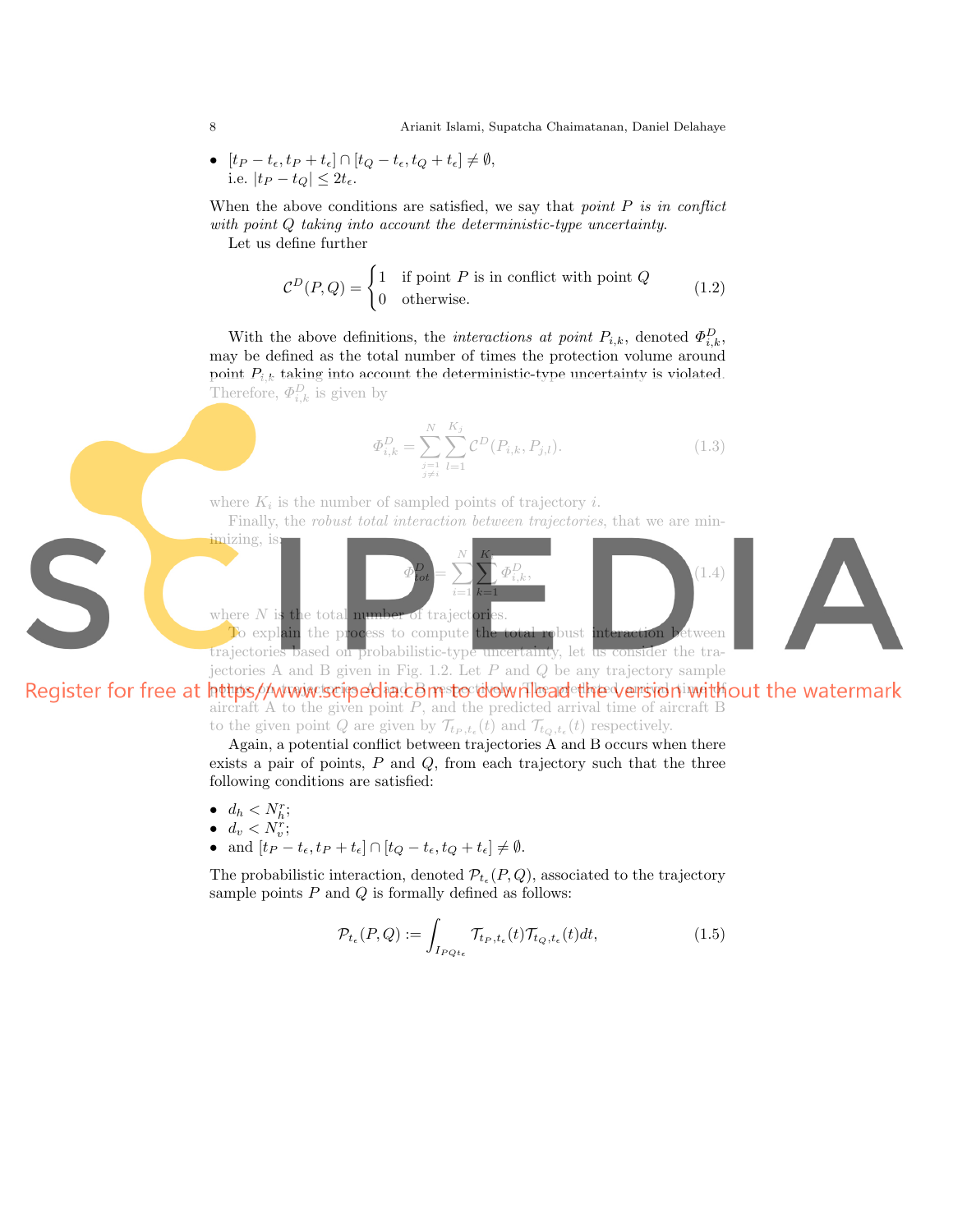where  $I_{PQ_t_{\epsilon}}$  denotes the time interval  $[t_P - t_{\epsilon}, t_P + t_{\epsilon}] \cap [t_Q - t_{\epsilon}, t_Q + t_{\epsilon}].$ Remark that when this intersection is the empty set, the integral in (1.5) reduced to zero.

With the above definition, we define a *robust interaction at a point*  $P_{i,k}$ based on the probabilistic-type uncertainty, denoted  $\Phi_{i,k}^P$ , to be the sum of all the probabilistic interaction associated to point P.

Hence, we have

$$
\Phi_{i,k}^P := \sum_{\substack{j=1 \ j \neq i}}^N \sum_{l=1}^{K_j} \mathcal{P}_{t_\epsilon}(P_{i,k}, P_{j,l}),\tag{1.6}
$$

where  $K_i$  are the number of sampling points for trajectory j, and where  $\mathcal{P}_{t_{\epsilon}}(P_A, P_B)$  is the probabilistic interaction associated to the sample points  $P_A$  and  $P_B$  of trajectory A and B respectively.

Therefore, the *total interaction between trajectories*, based on probabilistictype uncertainty, denoted  $\Phi_{tot}^P$ , for a whole N-aircraft traffic situation is simply defined as:

$$
\Phi_{tot}^P = \sum_{i=1}^N \Phi_i^P = \sum_{i=1}^N \sum_{k=1}^{K_i} \Phi_{i,k}^P.
$$
\n(1.7)

 $1.3.3$  Rout/Departure-Time/Flight level

The objective of this work is to allocate an alternative trajectory, native departure time, and alternative flight level for each to minimize the total interaction between trajectories, uncertainty of aircraft position and time.

## Register for free at https//www.scipedia.com to download the version without the watermark  $\overrightarrow{A}$  set of initial N discretized 4D trajectories;

- The discretization time step,  $\Delta t$ ;
- The number of allowed virtual waypoints,  $M$ ;
- The maximum allowed advance departure time shift of each flight i,  $\delta_a^i < 0$ ;
- The departure time shift step size,  $\delta_s$ ;
- The maximum allowed delay departure time shift of each flight *i*,  $\delta_d^i > 0$ ;
- The maximum allowed flight level shift of each flight i,  $l_{i,max}$ ;
- The maximum allowed route length extension coefficient of each flight  $i$ ,  $0 \leq d_i \leq 1;$
- The length of the initial en-route segment of each flight i,  $L_{i,0}$ .

The alternative departure time, the alternative route, and the alternative flight level to be allocated to each flight are modeled as follows.

Alternative departure time. The departure time of each flight can be shifted by a positive (delay) or a negative (advance) time shift. Let  $\delta_i \in \Delta_i$ be a departure time shift attributed to flight i, where  $\Delta_i$  is a set of acceptable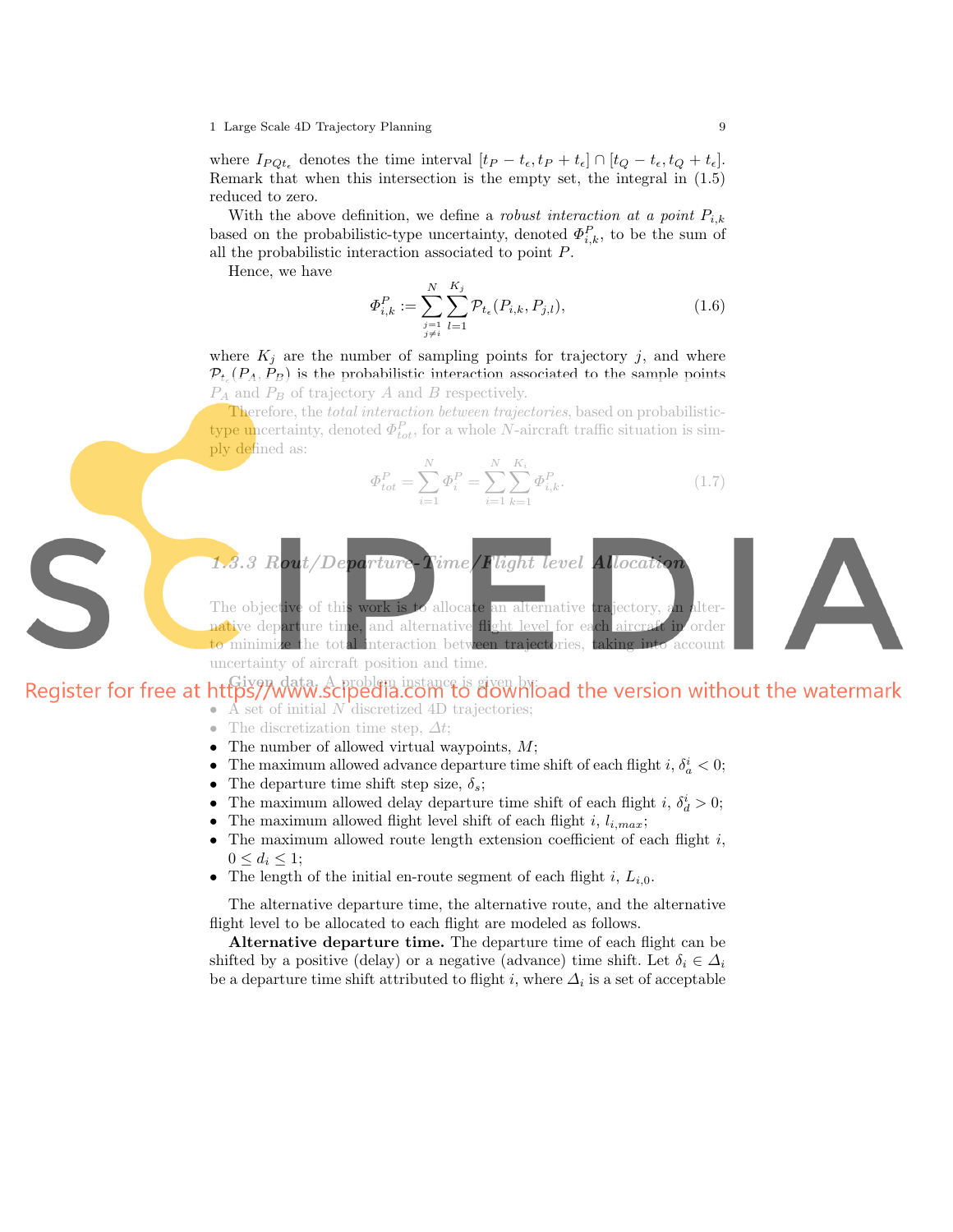time shifts for flight *i*. The departure time  $t_i$  of flight *i* is therefore  $t_i = t_{i,0} + \delta_i$ , where  $t_{i,0}$  is the initially-planned departure time of flight i. The departure time shift  $\delta_i$  will be limited to lie in the interval  $\Delta_i := [\delta_a^i, \delta_d^i]$ . Common practice in airports conducted us to rely on a discretization of this time interval using time-shift step size  $\delta_s$ . This yields  $N_a^i := \frac{-\delta_a^i}{\delta_s}$  possible advance slots and  $N_d^i := \frac{\delta_d^i}{\delta_s}$  possible delay slots of flight *i*. Therefore, we define the set,  $\Delta_i$ , of all possible departure time shifts of flight *i* by

$$
\Delta_i := \{-N_a^i \delta_s, -(N_a^i - 1)\delta_s, \dots, \n- \delta_s, 0, \delta_s, \dots, (N_d^i - 1)\delta_s, N_d^i \delta_s\}.
$$
\n(1.8)



Fig. 1.3 Initial and alternative trajectories with rectangular-shape possible location of  $M = 2$  virtual waypoints.

Alternative trajectory design. In this work, an alternative trajectory is constructed by placing a set of virtual waypoints, denoted

$$
w_i = \{w_i^m | w_i^m = (w_{ix'}^m, w_{iy'}^m)\}_{m=1}^M,
$$
\n(1.9)

near the initial en-route segment and then by reconnecting the successive waypoints with straight-line segments as illustrated in Fig. 1.3. To limit the route length extension, the alternative en-route profile of flight  $i$  must satisfy:

$$
L_i(w_i) \le (1 + d_i), \tag{1.10}
$$

where  $L_i(w_i)$  is the length of the alternative en-route profile determined by  $w_i$ . Fig. 1.3 illustrated initial and alternative trajectories, constructed with  $M = 2$  waypoints, where the location of each waypoint is constrained to be in a rectangular-shape possible location. Let  $W_{ix'}^m$  be a set of all possible normalized longitudinal locations of the  $m<sup>th</sup>$  virtual waypoint on trajectory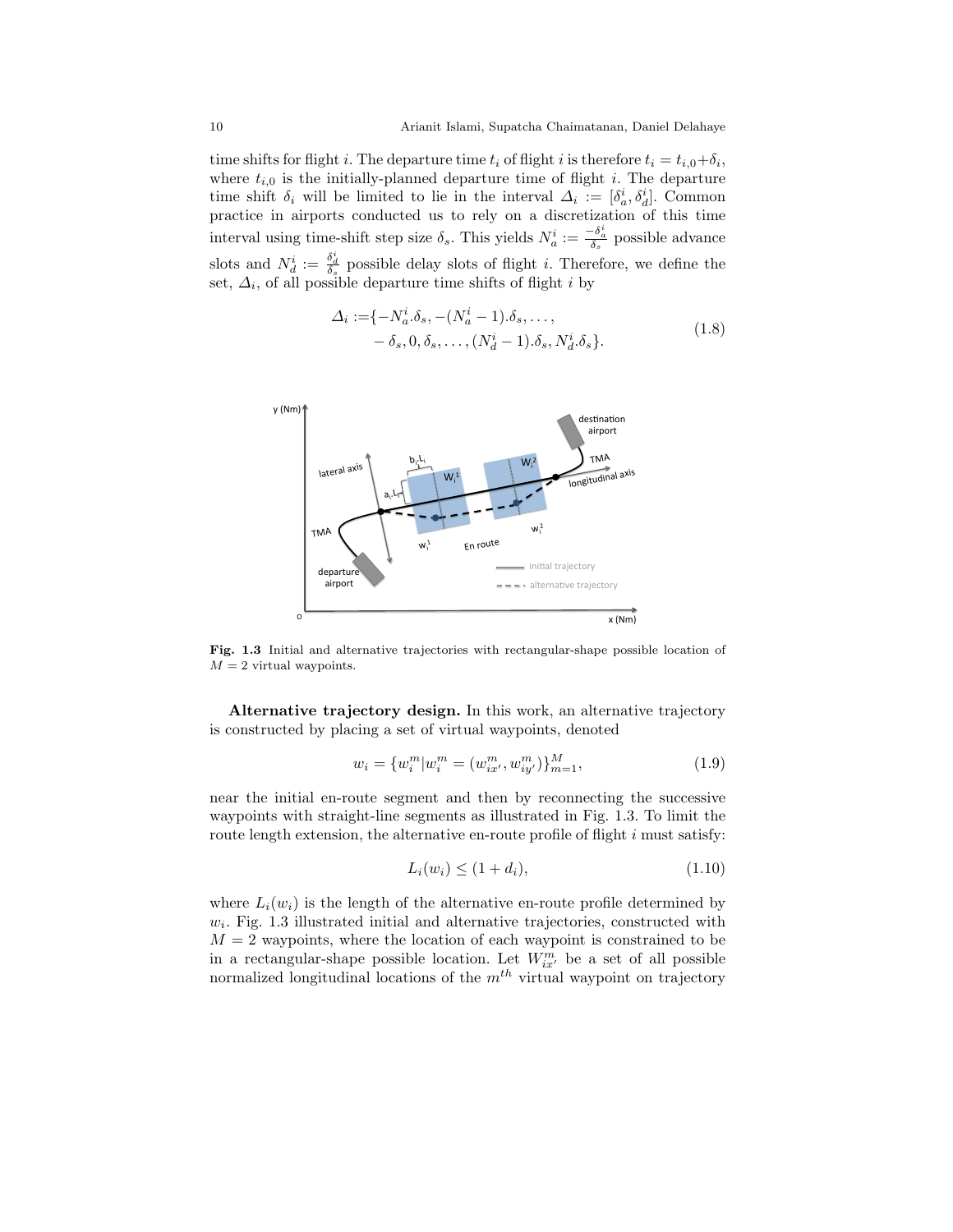*i*. For each trajectory *i*, the normalized longitudinal component,  $w_{ix'}^m$ , is set to lie in the interval:

$$
W_{ix'}^m := \left[ \left( \frac{m}{1+M} - b_i \right), \left( \frac{m}{1+M} + b_i \right) \right],\tag{1.11}
$$

where  $b_i$  is a (user-defined) parameter that defines the range of possible normalized longitudinal component of the  $m<sup>th</sup>$  virtual waypoint on trajectory *i*. To obtain a regular trajectory, the normalized longitudinal component of two adjacent waypoints must not overlap, i.e.

$$
\left(\frac{m}{1+M} + b_i\right) < \left(\frac{m+1}{1+M} - b_i\right) \tag{1.12}
$$

and hence the user should choose  $b_i$  so that

$$
b_i < \frac{1}{2(M+1)}.\tag{1.13}
$$

Let  $W_{iy'}^m$  be a set of all possible normalized lateral locations of the  $m^{th}$ virtual waypoint on trajectory i. Similarly, the normalized lateral component,  $w_{iy'}^m$ , is restricted to lie in the interval:

$$
W_{iy'}^m := [-a_i, a_i], \tag{1.14}
$$

where  $0 \le a_i \le 1$  is a (user-defined) model parameter that defines the range of possible normalize lateral location of the  $m<sup>th</sup>$  virtual waypoint on trajectory  $i$ , chosen a priori so as to satisfy  $(1.10)$ . More detail about the method to modify the trajectory is presented in [7].

Alternative flight level. Another variable to modify the trajectory of each flight i is a flight-level shift  $l_i \in \mathbb{Z}$ . Therefore, the flight level,  $FL_i$ , of flight *i* is given by:  $FL_i = FL_{i,0} + l_i$ , where  $FL_{i,0}$  is the initially-planned flight level of flight  $i$ . Fig. 1.4 shows a trajectory with two alternative flight levels. In order to limit the change of flight levels, the set,  $\Delta FL_i$ , of all possible flight-level shifts for flight  $i$  is set to:

$$
\Delta FL_i := [FL_{i,0} - l_{i,max}, \dots, 0, \dots, FL_{i,0} + l_{i,max}], \tag{1.15}
$$

where  $l_{i,max}$  is the (user-provided) maximum flight level shifts allowed to be allocated to flight i.

Let us set the compact vector notation:  $\delta := (\delta_1, \delta_2, \ldots, \delta_N)$ , w :=  $(w_1, w_2, \ldots, w_N)$ , and  $\mathbf{l} := (l_1, l_2, \ldots, l_N)$ . We shall denote by  $u_i$  the components of u. It is a vector whose components are related to the modification of the  $i^{th}$  trajectory, thereby our decision variable is:

$$
u:=(\pmb{\delta},\mathbf{l},\mathbf{w}).
$$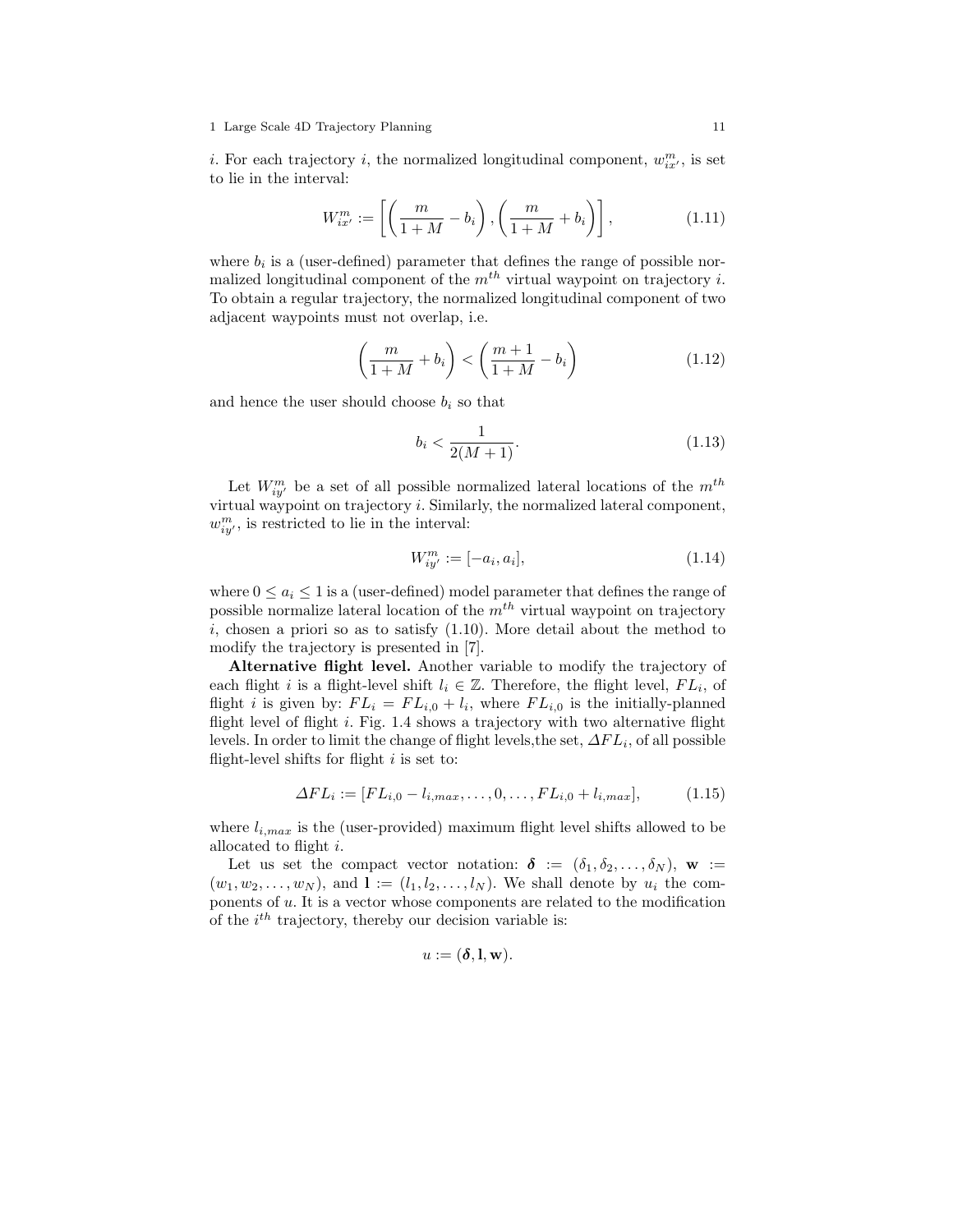

Fig. 1.4 Two alternative vertical profiles for a trajectory (two alternative flight levels).

The strategic trajectory planning problem under uncertainty can be represented by an interaction minimization problem formulated as a mixed-integer optimization problem as follows:

$$
\min_{u} \Phi_{tot}(u)
$$
\nsubject to\n
$$
\delta_i \in \Delta_i, \quad i = 1, 2, \dots, N
$$
\n
$$
l_i \in \Delta FL_i, \quad i = 1, 2, \dots, N
$$
\n
$$
w_i^m \in W_{ix'}^m \times W_{iy'}^m, \quad m = 1, 2, \dots, M,
$$
\n
$$
i = 1, 2, \dots, N,
$$
\n
$$
(1.16)
$$

where  $\Phi_{tot}(u)$  is defined by (1.4) or (1.7) according to uncertainty model under consideration, and  $\Delta_i$ ,  $W_{ix'}^m$ , and  $W_{iy'}^m$ ,  $\Delta FL_i$  are defined by (1.8), (1.11), (1.14), and (1.15) respectively.

#### 1.4 INTERACTION DETECTION

In order to evaluate the objective function, we rely on a grid-based interaction detection scheme which is implemented in a so-called hash table as presented in [4, 6, 7].

First, the airspace is discretized using a  $4D$  grid  $(3D$  space  $+$  time), as illustrated in Fig. 1.5. The size of each cell in the  $x, y, z$  and t direction is defined by the minimum separation requirement,  $N_h^r$ ,  $N_v^r$  and the discretization time step,  $\Delta t$ . To detect conflicts, the idea is to store the N trajectories in each corresponding cell in the  $4D$  grid. Then, for each trajectory  $i$ , and for each cell  $(I_x, I_y, I_z, I_t)$  corresponding to each sampling point  $P_{i,k} := (x_P, y_P, z_P, t_P)$ ,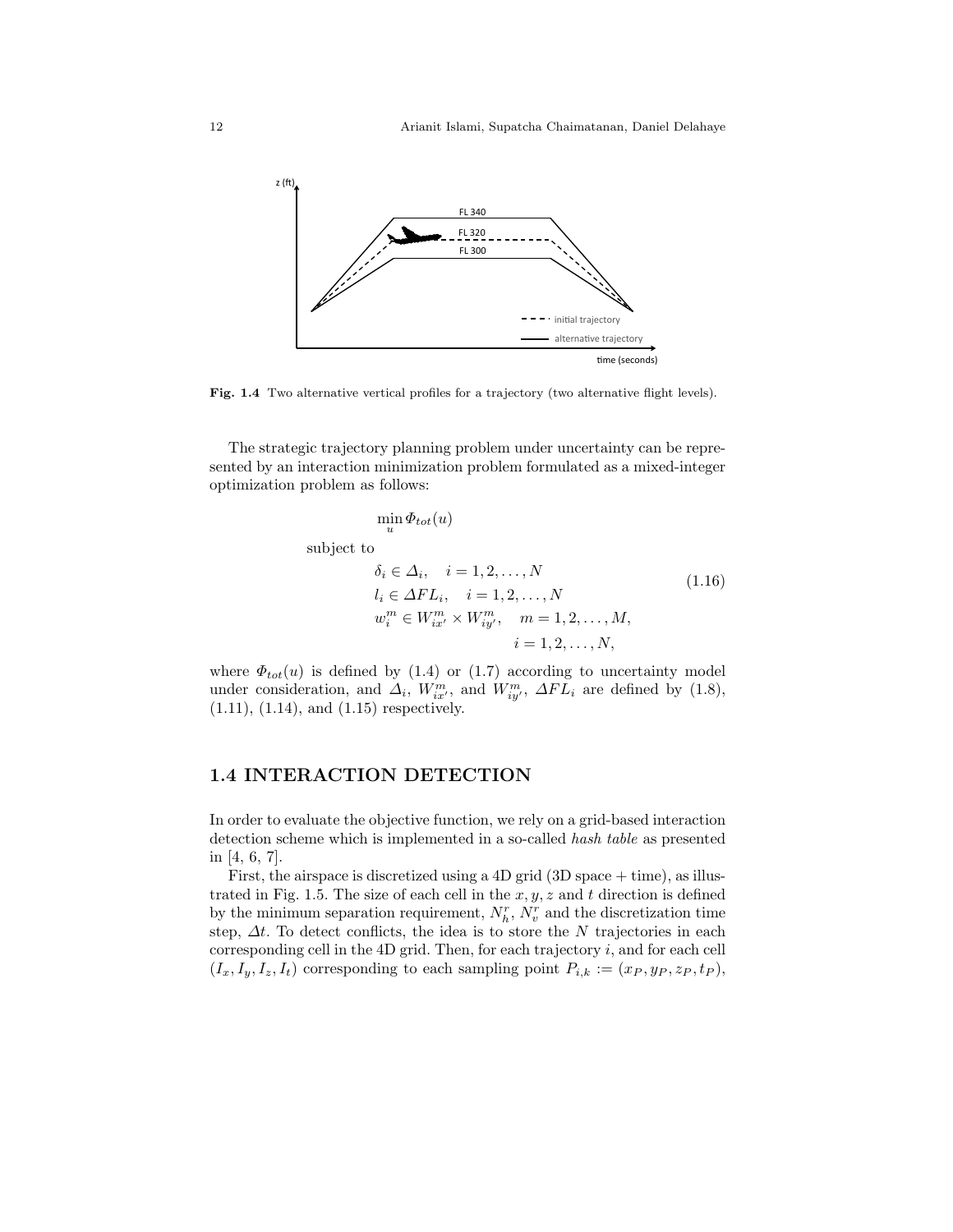we simply need to check all the surrounding (adjacent) cells in the  $x, y$ , and z directions corresponding to the time period  $[t_p - 2t\epsilon, t_p + 2t\epsilon]$ . If one of these surrounding cells is occupied by another aircraft, for instance  $j$ , we then note  $j \in (I_x, I_y, I_z, I_t)$ , and then the horizontal distance,  $d_h$ , and the vertical distance,  $d_v$ , between point  $P_{i,k}$  and the sample point corresponding to aircraft j are computed.



Fig. 1.5 Four-dimension (3D space - time) grid for conflict detection.

A violation of protection the volume is identified when both  $d_h \langle N_h^r \rangle$  and  $d_v < N_v^r$ . When a violation of protection volume is identified, the interaction is computed using  $(1.3)$  or  $(1.6)$  depending on the type of uncertainty model considered. Since the violation of the protection volume can only occur when the points in question are in the same or in adjacent grid cells, the number of points to check is significantly smaller than in a pair-wise comparison method.

In order not to underestimate interaction, one can simply choose a sufficiently small value of  $\Delta t$ . However, using small sampling-time step leads to large computation time and memory. Instead, we propose an inner-loop algorithm, detecting interaction between two sampling times, t and  $t + \Delta t$ , by interpolating aircraft positions with a sufficiently small step size,  $t_{interp}$ . Then, one checks each pair of these interpolated points. The algorithm stops when an interaction is identified or when every pair of the interpolated points have been checked. More details of this interaction detection algorithm is presented in [7].

## 1.5 RESOLUTION ALGORITHM

To solve the strategic trajectory planning problem, we rely on a hybrid metaheuristics approach adapted to handle an air-traffic assignment problem at the continent scale. The proposed hybrid algorithm combines the Simulated Annealing (SA) and the Local Search (LS) algorithm such that the local search is considered as an inner-loop of the SA, which will be performed when a pre-defined condition is satisfied.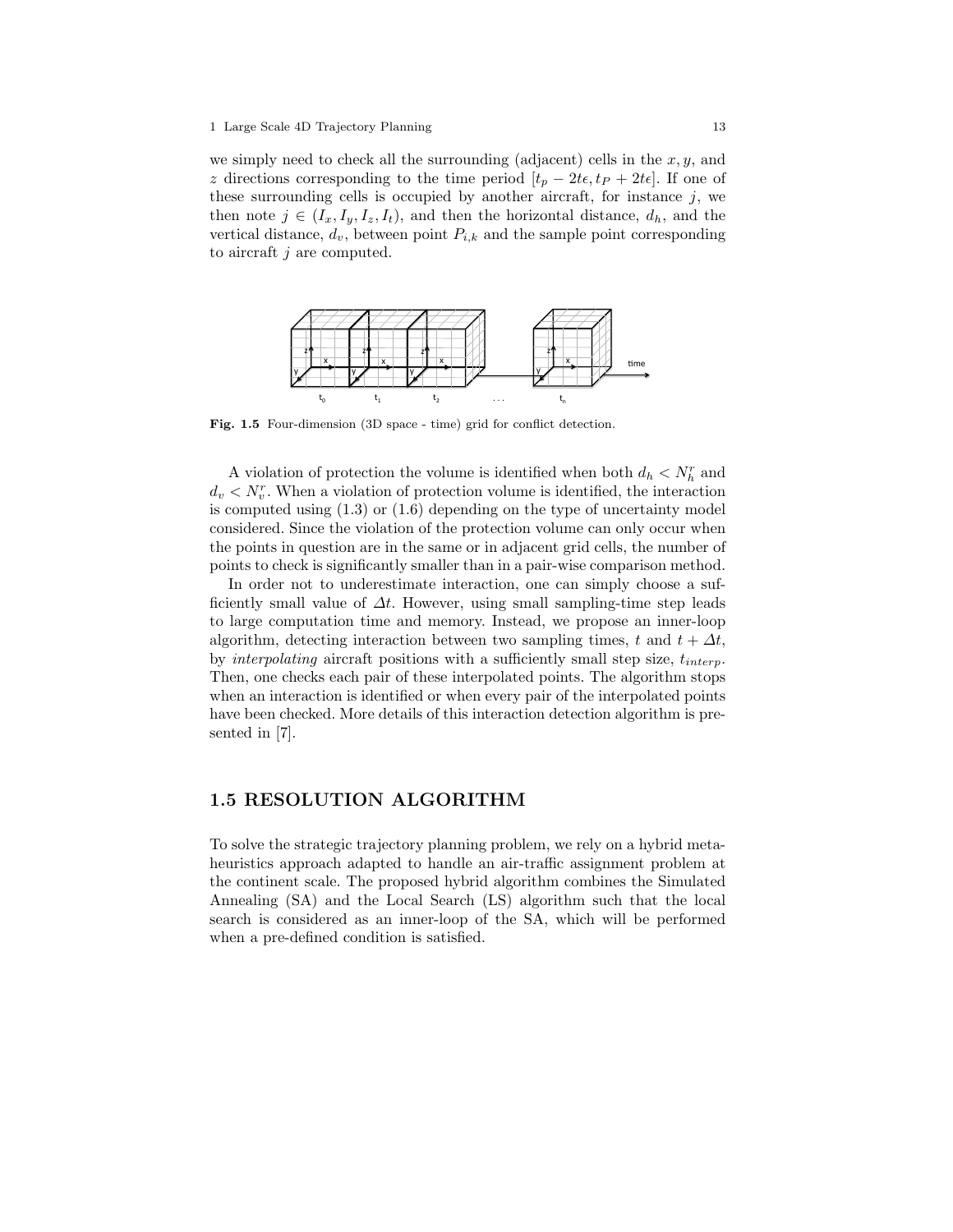### 1.5.1 Simulated annealing

Simulated annealing was separately introduced by S. Kirkpatrick et al. in 1982 [14] and by V. Černý in 1985 [17]. It is inspired by the annealing process in metallurgy where the state of a material can be modified by controlling the cooling temperature.

In the simulated annealing optimization algorithm, the objective function to be minimized is analogical to the energy of the physical problem, while the values of the decision variables of the problem are analogical to the coordinates of the material's particles. A control parameter,  $T$ , that decreases as the number of iterations grows, plays the role of the temperature schedule, and a number of iterations,  $N_I$ , at each temperature step plays the role of the time duration the material is kept at each temperature stage.

To simulate this evolution of the physical system towards a thermal equilibrium, the *Metropolis algorithm* [15] is used. For a given temperature,  $T$ , starting from a current configuration, the state space of the simulated system is subjected to a transformation (e.g. apply a local change to one decision variable). If this transformation improves the objective-function value, then it is accepted. Otherwise, it is accepted with a probability

$$
P_{accept} := e^{\frac{\Delta E}{T}},\tag{1.17}
$$

where  $\Delta E$  is the degradation of the objective-function value (negative for minimization). Repeating this process until the equilibrium is reached, the temperature is decreased according to a pre-defined cooling schedule. As the temperature decreases, the probability,  $P_{accept}$ , to accept a degrading solution becomes smaller and smaller. Therefore, the system will eventually converge to the nearest local optimum which will expectantly be close to a global optimum. We refer the reader interested by simulated annealing algorithm to the following books [11, 16].

For our problem, the simulated annealing proceeds as presented in [4]. In order to implement the simulated annealing algorithm to the strategic planning of 4D trajectories, we first define the following parameters.

1. Neighborhood function. To generate a neighborhood solution, first a flight  $i$  is randomly chosen. In order not to modify excessively the trajectories that are not involved in any interaction, we set a user-defined threshold value of interaction, denoted  $\Phi_{\tau}$ , such that the trajectory of a randomly chosen flight i will be modified only if

$$
\Phi_i(u) \ge \Phi_\tau. \tag{1.18}
$$

Otherwise, another trajectory will be randomly chosen until condition (1.18) is satisfied. This process ensures that changes will be first applied on trajectories involved in congestion area.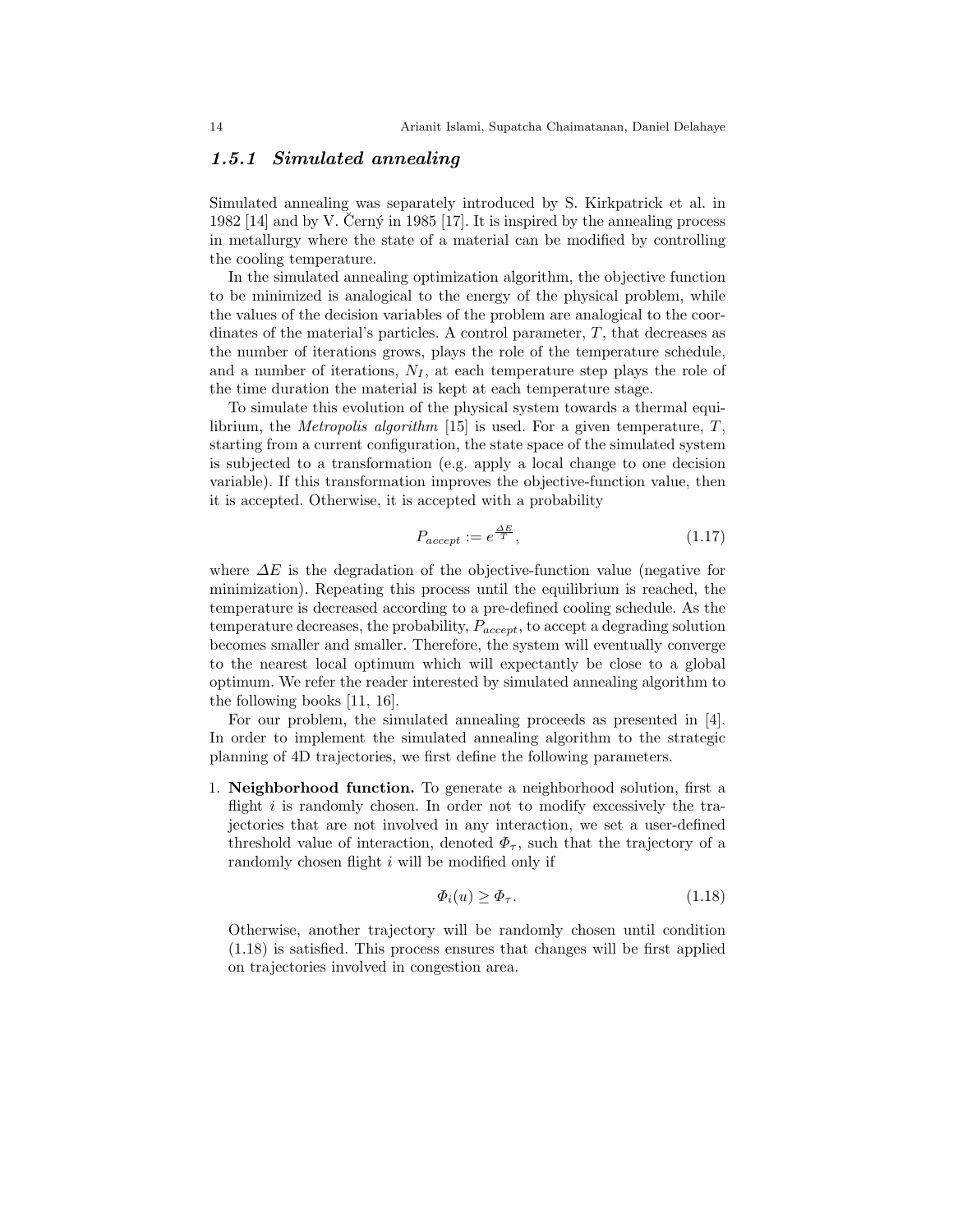Then, for a chosen flight, i, we introduce a user-defined parameter,  $P_w \leq 1$ to control the probability of modifying the value of the  $i^{th}$  trajectory waypoint location vector,  $w_i$ , and a user-defined parameter  $P_i \leq 1$  to control the probability of modifying the value of the flight level shift  $\Delta FL_i$ . The probability to modify rather the departure time is therefore  $1-P_w-P_l$ . These parameters,  $P_w$  and  $P_l$ , allows the user to set his/her preference on the way to deconflict trajectories. The neighborhood function we use in this paper is summarized in Algorithm 1.

#### Algorithm 1 Neighborhood function

**Require:** probabilities  $P_w$ ,  $P_l$ , trajectory *i*. 1: Generate random number,  $r := \text{random}(0,1);$ 2: if  $r < P_w$  then 3: Choose randomly one virtual waypoint  $w_i^m$  to be modified. 4: Choose randomly new  $w_{ix'}^m$  from  $W_{ix'}^m$ ; 5: Choose randomly new  $w_{iy'}^m$  from  $W_{iy'}^m$ ; 6: else 7: if  $r < (P_w + P_l)$  then 8: Choose randomly new flight level shift  $l_i$  from  $\Delta FL_i$ ; 9: else 10: Choose randomly new departure time shift  $\delta_i$  from  $\Delta_i$ ; 11: end if 12: end if

2. Initial temperature and initial acceptance probabilities. To determine the initial temperature and initial acceptance probability, we rely on a practical recommendations given in [11]. They are computed by first generating 100 deteriorating transformations (neighborhood solutions) at random; then by evaluating the average variations,  $\Delta E_{avg}$ , of the objectivefunction value. The initial temperature,  $T_0$ , is then deduced from the relation:

$$
\tau_0 = e^{\frac{\Delta E_{avg}}{T_0}},
$$

where  $\tau_0$  is the initial rate of accepting degrading solutions that will be empirically set.

3. Cooling schedule. The cooling schedule plays an essential role to guide the system towards a good optimum. If the temperature is decreased slowly, the system is more likely to converge to a better solution, but it will require more computation time. On the other hand, decreasing too rapidly the temperature tends to yield undesirable local optima. For simplicity, we will decrease the temperature,  $T$ , following the geometrical law, therefore

$$
T_i = \beta.T_{i-1},
$$

where  $0 \leq \beta \leq 1$  where the constant  $\beta$  will be experimentally tuned.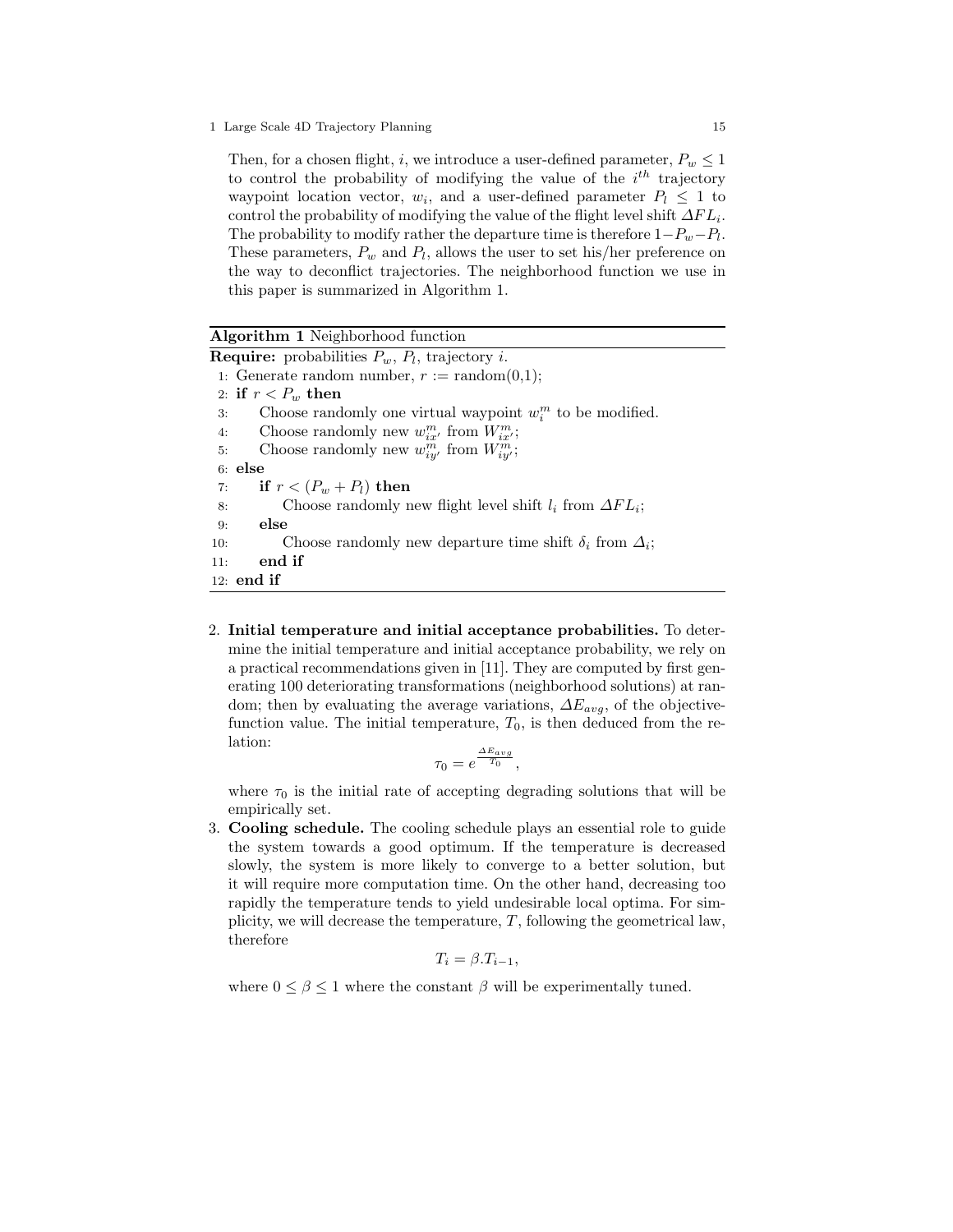- 4. Equilibrium state. In order to reach an equilibrium, a sufficient number of iterations, denoted  $N_I$ , or moves, have to be performed at each temperature step. For simplicity, the value of  $N_I$  will be defined as constant, and will be experimentally set.
- 5. Termination criterion. Theoretically, it is suggested that the SA algorithm stops when the temperature reaches zero. However, this stopping criterion is not utilized in practice, since when the temperature is near zero, the probability of acceptance becomes negligible. In our case, the simulated annealing algorithm will terminate when the final temperature,  $T_f$ , reaches the value  $C.T_0$ , where  $0 \le C \le 1$  is a user-defined coefficient.

## 1.5.2 Hill-climbing local search

Hill-climbing is a local search algorithm that only moves to a new solution only if it yields a decrease of the objective function. The process repeats until no further improvement can be found or until the maximum number of iterations  $n_{T_{LOC}}$  is reached. In this work, we rely on two local-search modules that correspond to the two following strategies:

- Intensification the search on one Particular Trajectory (PT). Given a flight i, this state exploitation step focuses on improving the current solution by applying a local change from the neighborhood structure only to flight  $i$ .
- Intensification the search on the Interacting Trajectories (IT). Given a flight i, this state exploitation step applies a local change, from the neighborhood structure, to every flight that is currently interacting with flight i.

## 1.5.3 Hybrid algorithm

In order to improve efficiency of the optimization algorithm in terms of computation time, we propose to combine the SA and the hill climbing local search. The algorithms are combined in a self-contained manner, such that each algorithm is executed sequentially. The order of execution is controlled by pre-defined parameters, that controls the probabilities to carry out each method. The probability to carry out simulated-annealing step,  $P_{SA}$ , is:

$$
P_{SA}(T) = P_{SA,min} + (P_{SA,max} - P_{SA,min}) \cdot \frac{T_0 - T}{T_0},\tag{1.19}
$$

where  $P_{SA,max}$  and  $P_{SA,min}$  are the maximum and minimum probabilities to perform the SA (pre-defined by the user). The probability of running a hill-climbing local search module,  $P_{Loc}$ , is given by: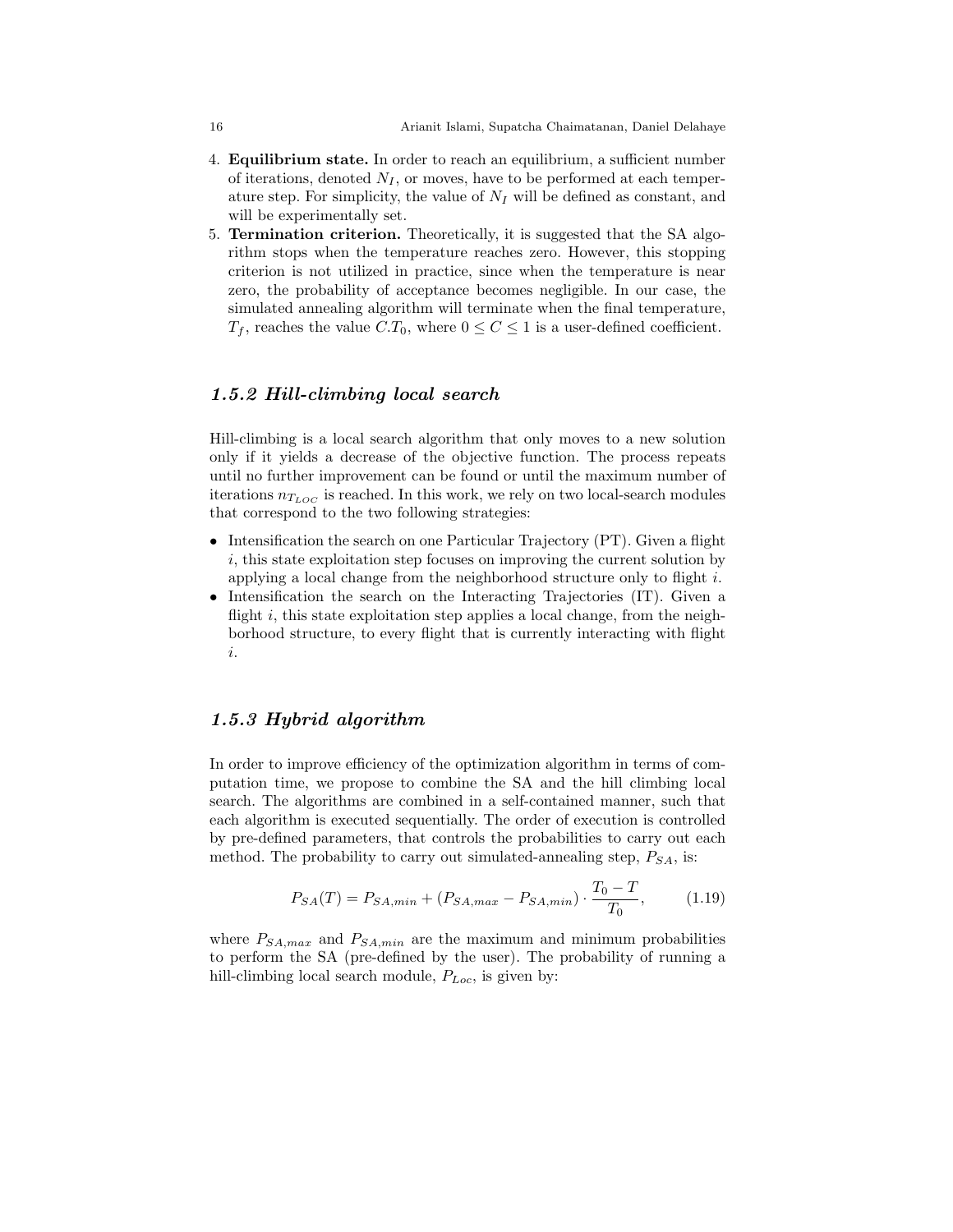$$
P_{Loc}(T) = P_{Loc,min} + (P_{Loc,max} - P_{Loc,min}) \cdot \frac{T_0 - T}{T_0},\tag{1.20}
$$

where  $P_{Loc,max}$  and  $P_{Loc,min}$  are the maximum and minimum probabilities to perform the local search (defined analogously). And, finally the probability of carrying out both SA and the local search (successively),  $P_{SL}$ , is:

$$
P_{SL}(T) = 1 - (P_{SA}(T) + P_{Loc}(T)).
$$
\n(1.21)

A key factor in tuning this hybrid algorithm is to reach a good trade off between exploration (diversification) and exploitation (intensification) of the solution space, i.e. a compromise between fine convergence towards local minima and the computation time invested in exploring the whole search space.

### 1.6 NUMERICAL RESULTS

The proposed hybrid SA / LS algorithm is implemented in Java and run on an AMD Opteron 2 GHz processor with 128 Gb RAM. It is tested with two different uncertainty models, using real air traffic data at nation-wide and continent scale.

## 1.6.1 Deterministic uncertainty model

First, the proposed algorithm is tested on national-size and continent-size air traffic, considering deterministic uncertainties model.

National-size air traffic data First, we test the proposed methodology on the full-day national-size en-route air traffic over the French airspace involving 8,836 trajectories. Simulations are performed with different values for the parameters  $R_h$ ,  $R_v$ , and  $t_{\epsilon}$ , defining the size of the uncertainty sets. The parameter values chosen to specify the optimization problem are given in Table 1.1. The parameter values that specify the resolution algorithm are given in Table 1.2. The initial and final total interaction between trajectories, the computation time, and the number of iterations performed to solve the problems considering different levels of uncertainty are reported in Table 1.3 (the vertical uncertainty radius,  $R_v$ , is used only when aircraft are climbing and descending).

The size of the uncertainty set affects the resolution time and the final total interaction between trajectories. When increasing the time uncertainty, the initial interaction increases significantly (cases 1, 3, 4 and 5), and the algorithm requires more computation time to converge. The algorithm reaches an interaction-free solution for the case 2. It solves up to 99.7% of the initial interactions in the remaining cases  $(1, 3, 4, \text{ and } 5)$ , within computation times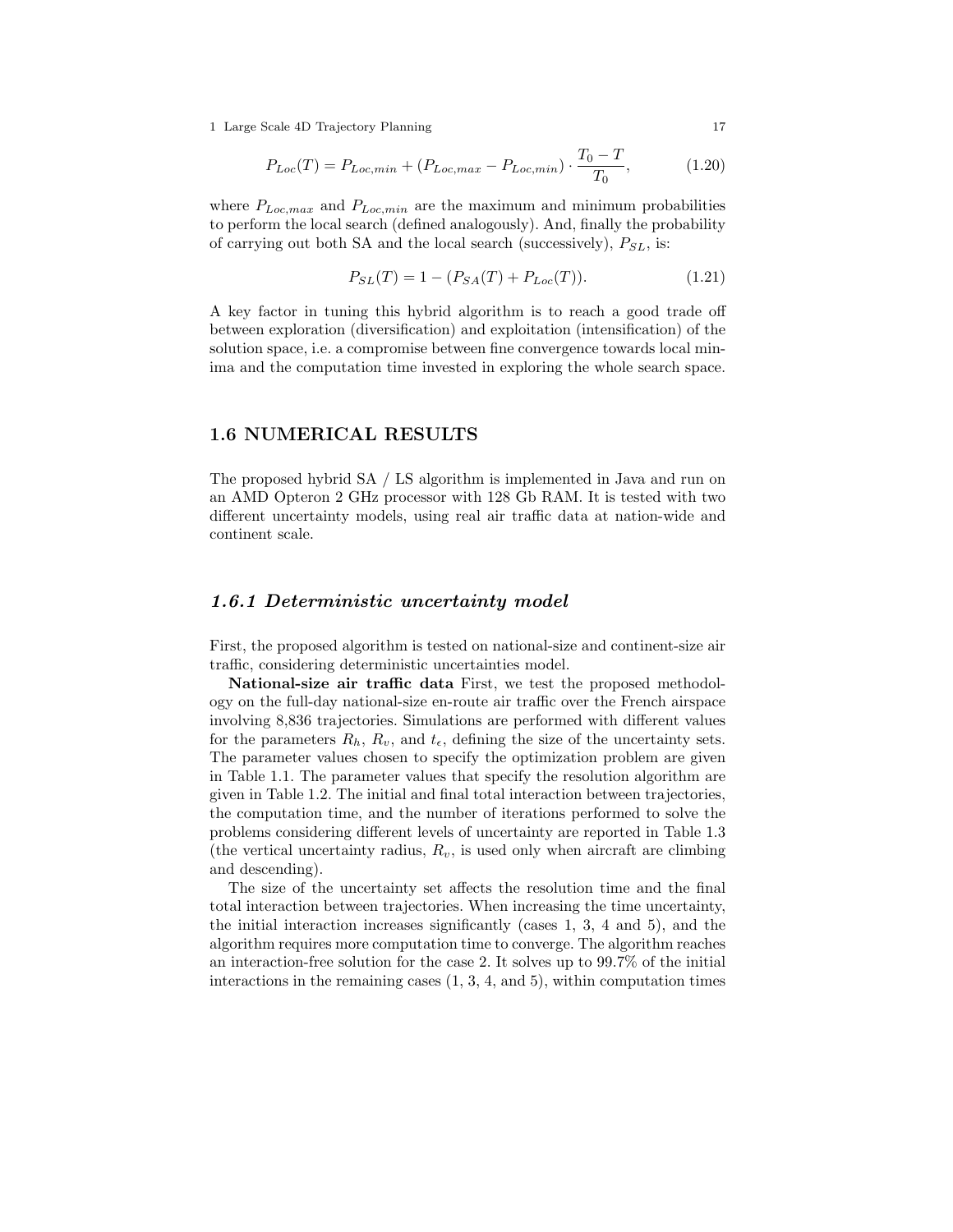Table 1.1 Chosen (user-defined) parameter values specifying the robust optimization problem for the national-size air traffic.

| Parameter                                                              | Value       |
|------------------------------------------------------------------------|-------------|
|                                                                        |             |
| Discretization time step, $\Delta t$                                   | 20 seconds  |
| Discretization time step for possible departure-time shift, $\delta_s$ | 20 seconds  |
| Maximum departure time shift, $delta_a^i = \delta_d^i := \delta$       | 120 minutes |
| Maximum allowed route length extension coefficient, $d_i$              | 0.20        |
| Maximum allowed flight level shifts, $l_{i,max} := l_{max}$            | 2           |
| Maximum number of virtual waypoints, $M$                               | 3           |

Table 1.2 Empirically-set (user-defined) parameter values of the resolution methodology to solve the national-size air traffic.

| Parameter                                                 | Value              |
|-----------------------------------------------------------|--------------------|
| Number of iterations at each temperature step, $N_I$      | 200                |
| Initial rate of accepting degrading solutions, $\tau_0$   | 0.3                |
| Geometrical temperature reduction coefficient, $\beta$    | 0.99               |
| Final temperature, $T_f$                                  | $(1/500).T_0$      |
| Inner-loop interpolation sampling time step, $t_{interp}$ | 5 seconds          |
| Probability to modify horizontal flight profile, $P_w$    | 1/3                |
| Probability to modify flight level, $P_1$                 | 1/3                |
| Threshold value, $\Phi_{\tau}$                            | $0.5 \ \Phi_{avg}$ |

that are still compatible in a strategic planning context (the worst run, case 5, involving less than 38 hours of CPU time).

Continent-size traffic data Then, the hybrid algorithm is tested on an air traffic data, involving en-route air traffic over the European airspace. The data set is a full day of air-traffic over the European airspace on July 1, 2011. It consists of 30,695 trajectories simulated with optimal vertical profiles and with direct routes. The user-defined parameter values specifying the optimization problem are the same as those given in Table 1.1. The maximum allowed flight level shifts,  $l_{i,max}$  is set to 0 due to the lack of data. The parameter values of the hybrid-metaheuristic algorithm are the same as those given in Table 1.2, with  $N_I = 4,000$ .

The initial and final total interaction between trajectories, and the computation time to solve the problem considering different levels of uncertainty are reported in Table 1.4. Although the trajectories can be separated only by modifying the horizontal flight profile and the departure time of each flight, the resolution algorithm finds an interaction-free solution, taking into account uncertainty of aircraft positions, for problem instance in case 2. When time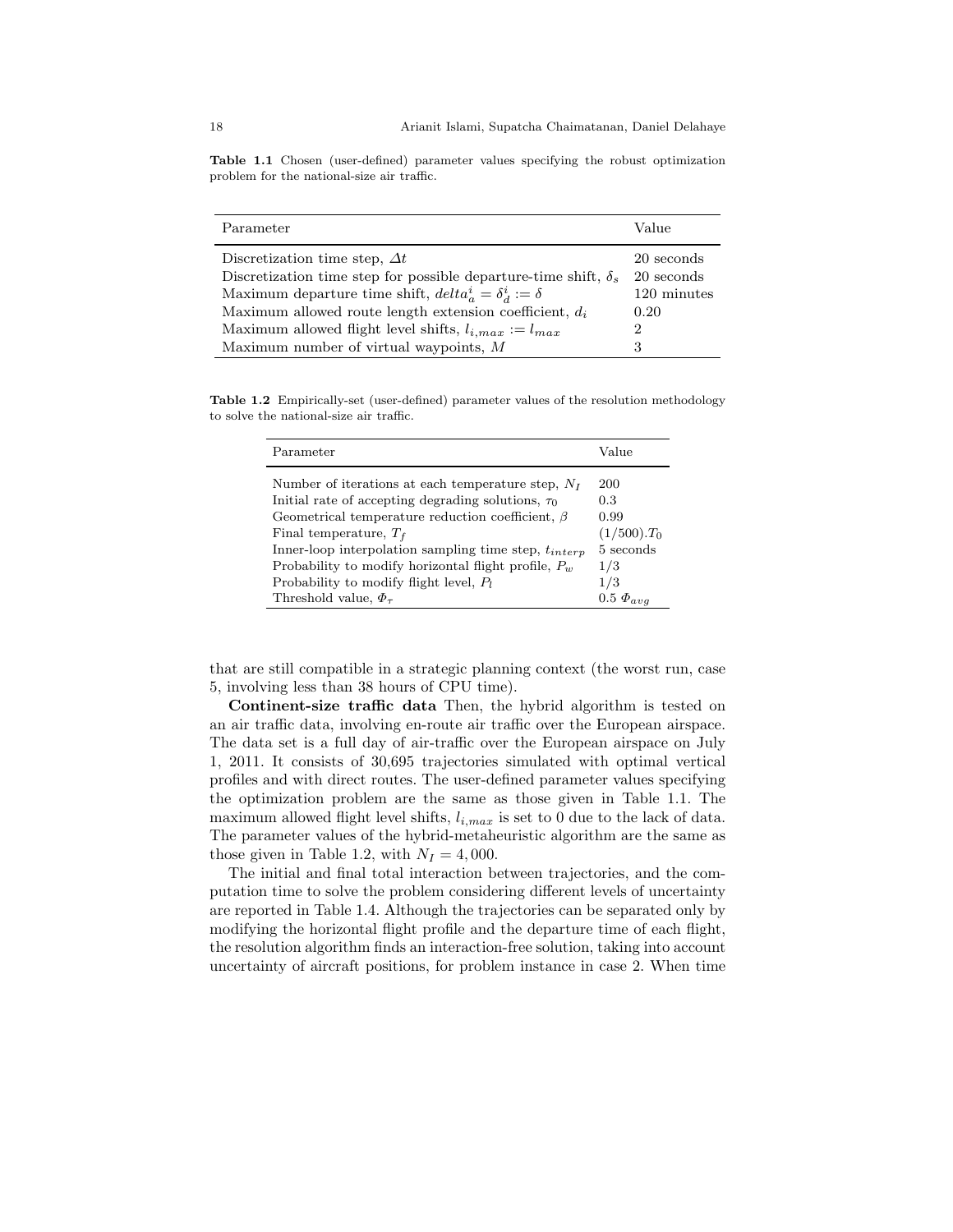Table 1.3 Initial and final total interaction between trajectories for the national-size air traffic, considering different dimensions for the deterministic uncertainty set.

| case           | uncertainty set<br>dimensions                                                   | initial<br>$\Phi_{tot}^D$ | final<br>$\Phi_{tot}^D$ | solved    | <b>CPU</b><br>interactions time (minutes) iterations | no. of    |
|----------------|---------------------------------------------------------------------------------|---------------------------|-------------------------|-----------|------------------------------------------------------|-----------|
| 1              | $R_h = 0$ NM.<br>$R_v = 0$ feet.<br>$t_{\epsilon} = 180$ seconds.               | 2,282,436                 | 5.934                   | 99.7%     | 1,093.8                                              | 1,083,215 |
| $\overline{2}$ | $R_h = 1$ NM.<br>$R_v = 100$ feet.<br>$t_{\epsilon} = 60$ seconds.              | 765,448                   | $\overline{0}$          | $100.0\%$ | 101.1                                                | 97,400    |
| 3              | $R_h = 1$ NM.<br>$R_v = 100$ feet. $1,425,384$<br>$t_{\epsilon} = 120$ seconds. |                           | 4.314                   | 99.7%     | 1,809.0                                              | 1,791,000 |
| 4              | $R_h = 1$ NM.<br>$R_v = 100$ feet.<br>$t_{\epsilon} = 240$ seconds.             | 2,821,706                 | 37,290                  | 98.7 %    | 2,213.3                                              | 2,191,970 |
| 5              | $R_h = 2$ NM.<br>$R_v = 100$ feet.<br>$t_{\epsilon} = 240$ seconds.             | 5,000,430                 | 110,021                 | 97.9%     | 2,289.8                                              | 2,266,956 |

Table 1.4 Initial and final total interaction between trajectories for the continent-scale air traffic with different dimensions for the deterministic uncertainty set.

| case | uncertainty<br>set dimensions                                                  | initial<br>$\Phi_{tot}^D$ | final<br>$\Phi_{tot}^D$ | solved<br>interactions (minutes) iterations | CPU time | no. of    |
|------|--------------------------------------------------------------------------------|---------------------------|-------------------------|---------------------------------------------|----------|-----------|
| 6    | $R_h = 3$ NM.<br>$R_v = 200$ feet. 5,142,632 634,474<br>$t_{\epsilon} = 60$ s. |                           |                         | 87.7 %                                      | 2.756.2  | 2,728,776 |
|      | $R_h = 3$ NM.<br>$R_v = 200$ feet.<br>$t_{\epsilon}=0$ s.                      | 430.234                   | $\left( \right)$        | $100.0\%$                                   | 347.6    | 345.528   |

uncertainty is considered (case 1), there remains less than 15% of the initial interaction between trajectories.

## 1.6.2 Probabilistic uncertainty model

Then, the proposed robust strategic 4D trajectory planning methodology is tested based on the probabilistic type uncertainty model. The parame-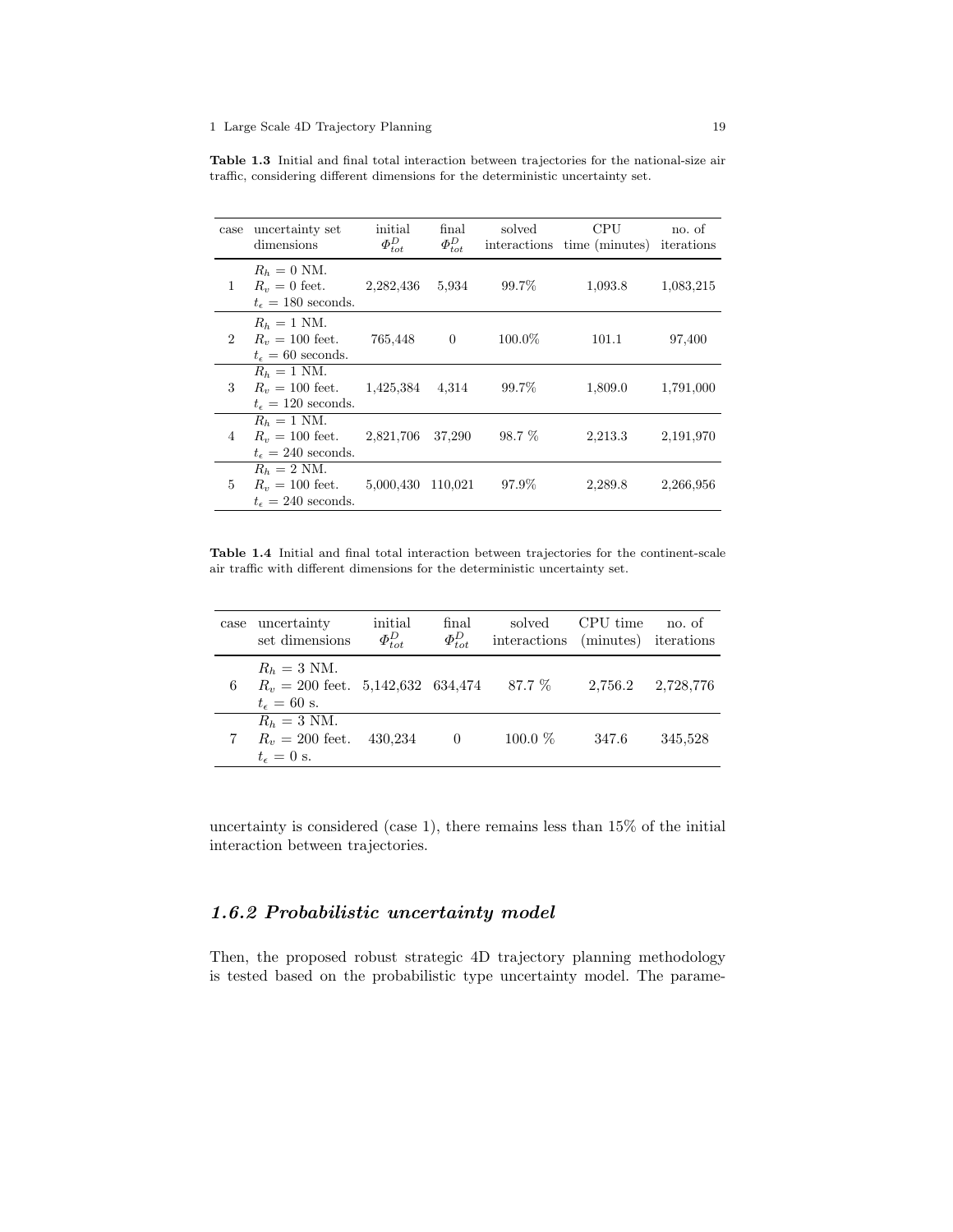| $t_{\epsilon}$<br>(seconds) | initial<br>$\Phi_{tot}^P$ | final<br>$\Phi_{tot}^P$ | solved<br>interactions | CPU time<br>(minutes) | No. of<br>iterations |
|-----------------------------|---------------------------|-------------------------|------------------------|-----------------------|----------------------|
| 60                          | 217,441.37                | 0.0                     | 100.0 %                | 116.07                | 114,970              |
| 90                          | 274,953.55                | 0.0                     | $100.0\%$              | 175.4                 | 173,736              |
| 120                         | 383,967.60                | 915.04                  | 99.8 %                 | 586.3                 | 1,031,730            |
| 240                         | 718,374.42                | 1,547.13                | $99.8\%$               | 1,052.4               | 1,041984             |

Table 1.5 Numerical results for the national-size air traffic considering four different levels of aircraft maximum time uncertainty (1 to 4 minutes) based on probabilistic uncertainty model.

ters of the hybrid simulated-annealing / local-search are the same as those presented in Table 1.2. Again, the proposed algorithm is tested with the national-size air traffic over the French airspace. Assuming that aircraft is able to follow a given trajectory with high precision in the 3D space domain  $(R_h = 0NM, R_v = 0 feet)$ , the simulations are performed considering successively aircraft maximum time uncertainty,  $t_{\epsilon}$ , of 1 up to 4 minutes, respectively. The initial and final interaction between trajectories and the required computation time are reported in Table 1.5. Remark that the initial total interactions between trajectories are significantly smaller than those of the worst-case-oriented approach. This is not surprising, since in the later (deterministic) case one counts one interaction when in the former (probabilistic) case there is even only a tiny positive probability of conflict.

The proposed strategic trajectory planning methodology is able to find interaction-free trajectory planning for all cases. When considering higher level of time uncertainty (4 minutes), the solution space becomes more constrained and therefore the algorithm requires more computation time to converge

Now we test the algorithm with the continent-size air traffic considering en-route air traffic.The parameter values that specify the problem under consideration are, here again, the same as those given in Table 1.1. The parameters of the hybrid SA / hill climbing are the same as those given in Table 1.2, with the number of iterations at each temperature step,  $N_I$  empirically set to 2,000, more than for the above, smaller, national-size instance  $(N_I = 200)$ .

The initial and final interactions between trajectories, and computation time to solve the problem are reported in Table 1.6. Recall again that, as in the case without uncertainty, alternative flight levels for this continent-size instances are not available. Therefore, due to this lack of data, these problem instances can be separated only by modifying the horizontal flight profile and by modifying the departure time of aircraft. Nevertheless, there still remains less than 7% of the initial interactions taking into account the probabilistic type time uncertainty.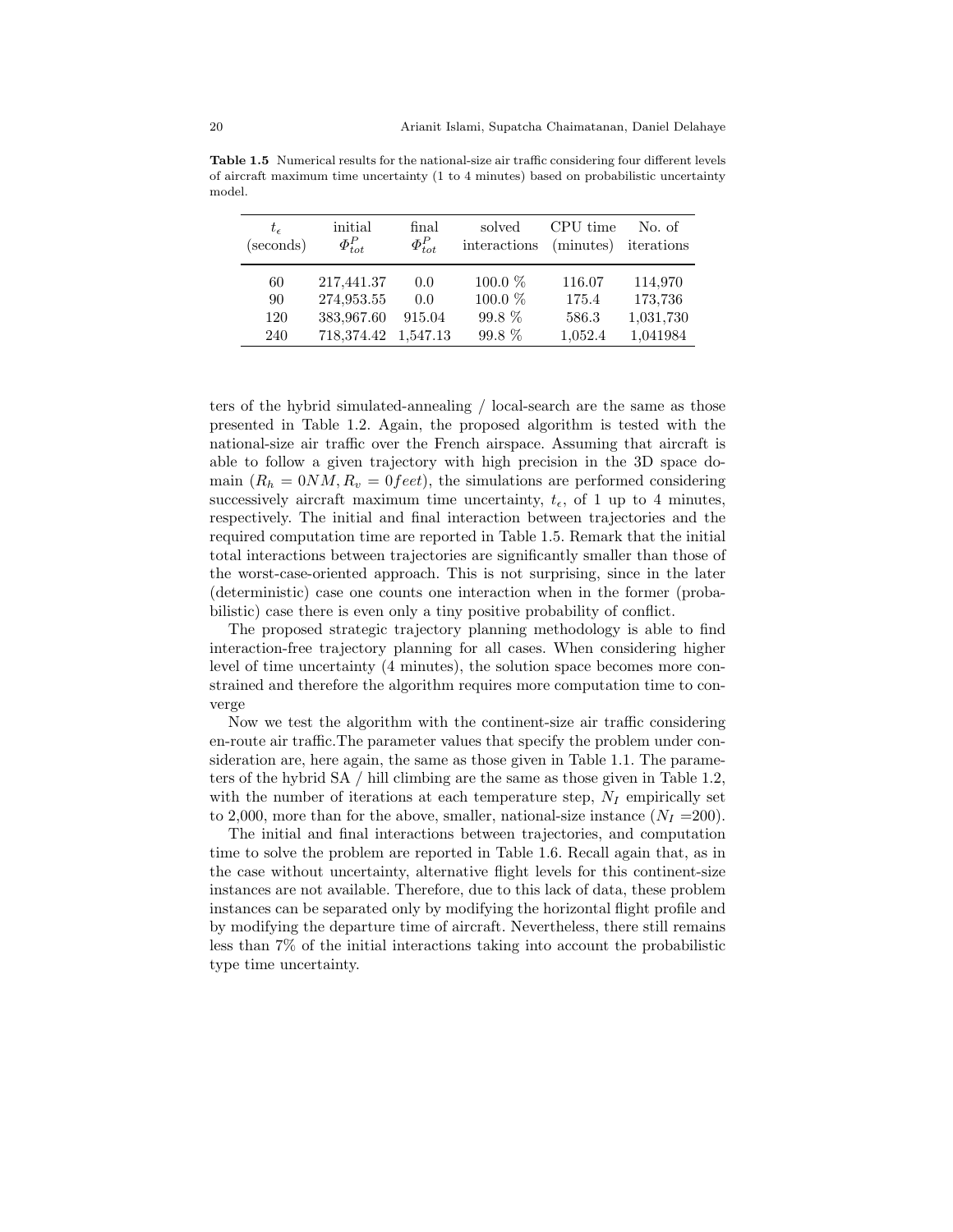Table 1.6 Numerical results for the continent-size instances, considering two different levels of time uncertainty based on probabilistic uncertainty model.

| $t_{\epsilon}$<br>(seconds) | initial<br>$\Phi_{tot}^P$ | final<br>$\Phi_{tot}^P$ | solved<br>interaction (minutes) iterations | CPU time | no. of    |
|-----------------------------|---------------------------|-------------------------|--------------------------------------------|----------|-----------|
| 60                          | 529.555.5 12.550.0        |                         | $97.6\%$                                   | 1.341.7  | 1,328,152 |
| 120                         | 1,079,738.4 40,706.2      |                         | $96.2\%$                                   | 2.254.2  | 2.231.881 |

## 1.7 CONCLUSIONS

In this paper, we have presented a methodology to solve 4D trajectory planning problem considering uncertainty of aircraft position and arrival time at strategic planning level. First, the uncertainties have been modeled with deterministic sets. The algorithm was tested on national-size and continent-size air traffic. To avoid being too conservative, probabilistic-type uncertainty sets were then considered.

The level of uncertainty to be considered is a trade-off between the desired robustness of the solution obtained and the associated trajectory modifications costs, to be decided by the user. Considering too important uncertainty in strategic planning will, indeed, results in a lost of capacity, since large portions of airspace have to be cleared for a given aircraft for a long period of time. Instead, the user can consider lower uncertainty levels, and iteratively solve the remaining interactions during pre-tactical and tactical phases.